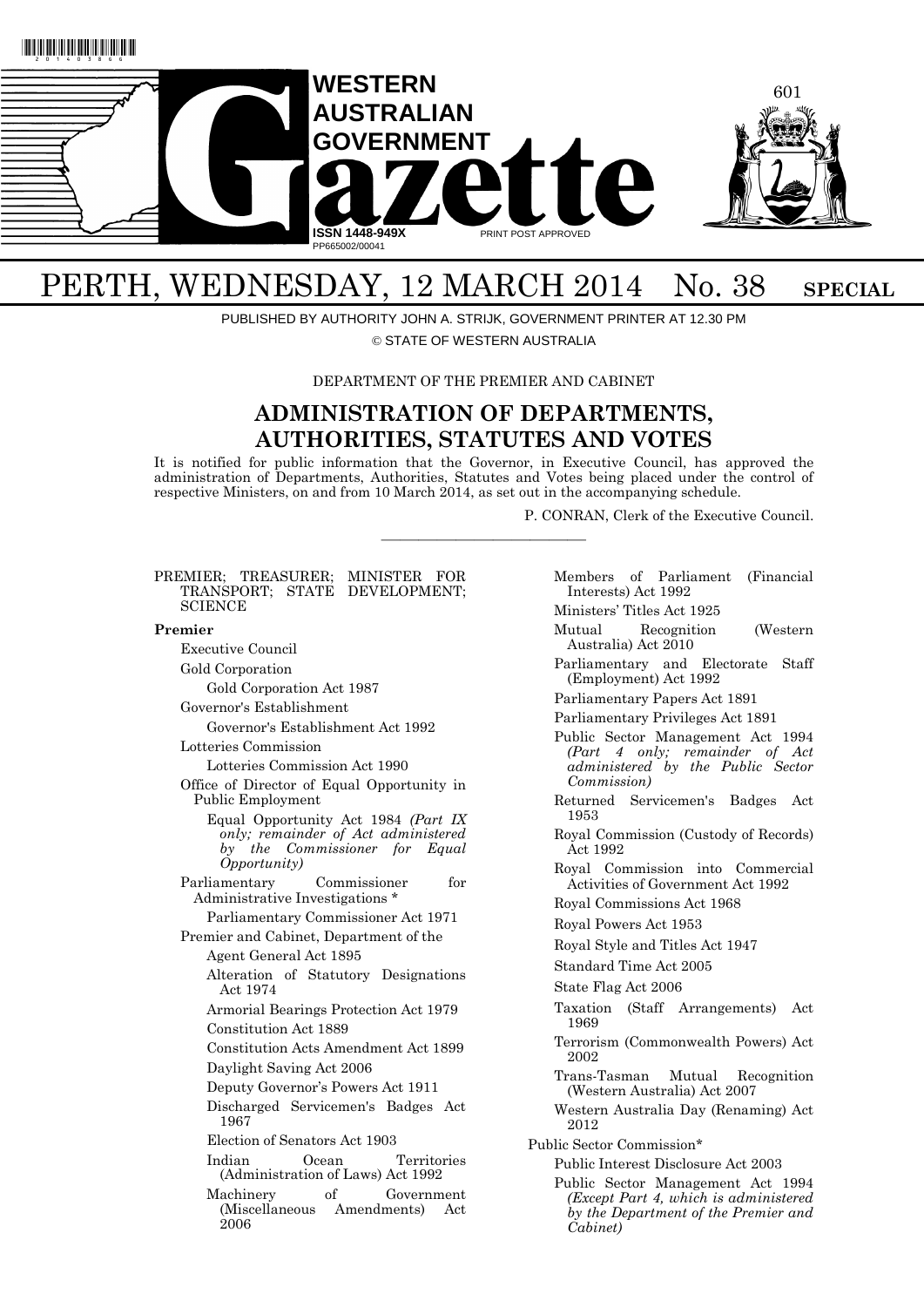Salaries and Allowances Tribunal Salaries and Allowances Act 1975 **Treasurer** Economic Regulation Authority Economic Regulation Authority Act 2003 Government Employees Superannuation Board State Superannuation Act 2000 State Superannuation (Transitional and Consequential Provisions) Act 2000 Superannuation and Family Benefits Act 1938 Insurance Commission of Western Australia Acts Amendment (ICWA) Act 1996 Insurance Commission of Western Australia Act 1986 Motor Vehicle (Third Party Insurance) Act 1943 SGIO Privatisation Act 1992 Office of the Auditor General \* Parliamentary Superannuation Board Parliamentary Superannuation Act 1970 Treasury, Department of Advance Bank (Merger with St. George Bank) Act 1998 Advance Bank (Merger with St. George Bank) (Taxing) Act 1998 Anzac Day Act 1960 Appropriation (Consolidated Fund) Acts (various) Auditor General Act 2006 Australia and New Zealand Banking Group Act 1970 Australia and New Zealand Banking Group Limited (NMRB) Act 1991 Australia and New Zealand Banking Group Limited (Town & Country) Act 1995 Bank Mergers Act 1997 Bank Mergers (Taxing) Act 1997 Bank of South Australia (Merger with Advance Bank) Act 1996 Bank of Western Australia Act 1995 Electricity Industry Act 2004 *(Part 9A only; remainder of Act administered by the Department of Finance)* Financial Agreement Act 1928 Financial Agreement Act 1995 Financial Management (Transitional Provisions) Act 2006 Financial Management Act 2006 Financial Relations Agreement (Consequential Provisions) Act 1999 Fiona Stanley Hospital Construction Account Act 2007 Government Financial Responsibility Act 2000 Judges' Salaries and Pensions Act 1950 Loan Acts (various)

Perth Building Society (Merger) Act 1986 Railways (Access) Act 1998 Royalties for Regions Act 2009 (*Part 2 only, except sections 9 and 10 which are administered by the Department for Regional Development and Lands*) State Bank of South Australia (Transfer of Undertaking) Act 1994 State Enterprises (Commonwealth Tax Equivalents) Act 1996 State Entities (Payments) Act 1999 State Trading Concerns Act 1916 Statistics Act 1907 Supply Acts (various) The Bank of Adelaide (Merger) Act 1980 The Commercial Bank of Australia Limited (Merger) Act 1982 The Commercial Banking Company of Sydney Limited (Merger) Act 1982 Treasurer's Advance Authorisation Acts (various) Unclaimed Money Act 1990 Unclaimed Money (Superannuation and RSA Providers) Act 2003 WADC and WA Exim Corporation Repeal Act 1998 Western Australian Future Fund Act 2012 Westpac Banking Corporation (Challenge Bank) Act 1996 Western Australian Treasury Corporation Western Australian Treasury Corporation Act 1986 **Transport** Transport, Department of Air Navigation Act 1937 Civil Aviation (Carriers' Liability) Act 1961 Damage by Aircraft Act 1964 Harbours and Jetties Act 1928 Jetties Act 1926 Lights (Navigation Protection) Act 1938 Marine and Harbours Act 1981 Marine Navigational Aids Act 1973 Maritime Fees and Charges (Taxing) Act 1999 Motor Vehicle Drivers Instructors Act 1963 Owner-Drivers (Contracts and Disputes) Act 2007 Perth Parking Management Act 1999 Perth Parking Management (Consequential Provisions) Act 1999 Perth Parking Management (Taxing) Act 1999 Pilots' Limitation of Liability Act 1962 Pollution of Waters By Oil and Noxious Substances Act 1987 Port Authorities Act 1999 Rail Safety Act 2010 Railway (Butler to Brighton) Act 2010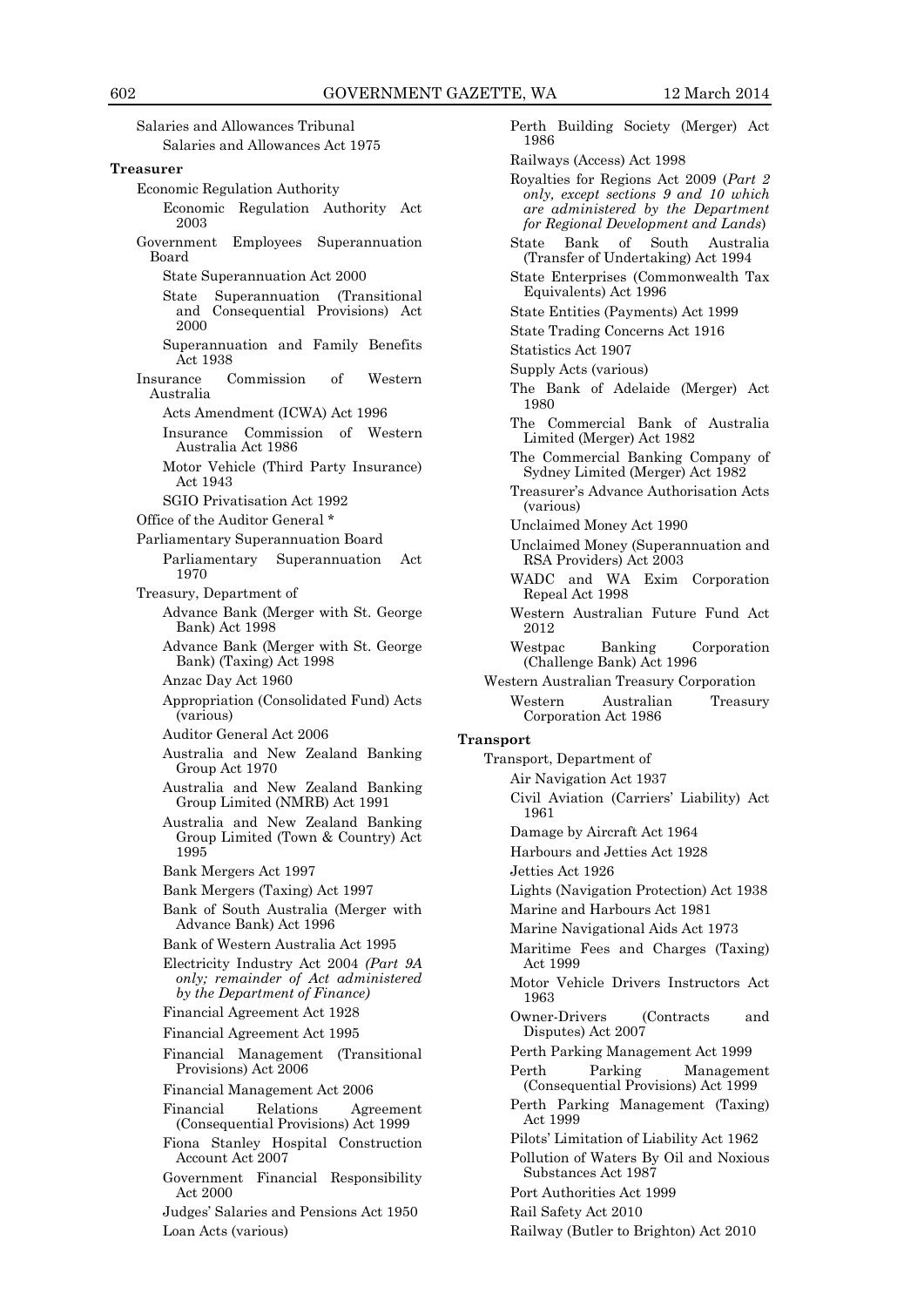Railway Discontinuance Act 2006 Railway Discontinuance Act (No. 2) 2006 Railway (Tilley to Karara) Act 2010 Road Traffic Act 1974 Road Traffic (Administration) Act 2008 Road Traffic Amendment (Dangerous Driving) Act 2004 Road Traffic (Authorisation to Drive) Act 2008 Road Traffic (Vehicle Licensing) (Taxing) Act 2001 Road Traffic (Vehicles) Act 2012 Road Traffic (Vehicles) (Taxing) Act 2008 Sea-Carriage of Goods Act 1909 Shipping and Pilotage Act 1967 Taxi Act 1994 Trans-Continental Railway Act 1911 Transport Co-ordination Act 1966 Western Australian Marine Act 1982 Western Australian Marine (Sea Dumping) Act 1981 Wire and Wire Netting Act 1926 Port Authorities Albany Port Authority Broome Port Authority Bunbury Port Authority Dampier Port Authority Esperance Port Authority Fremantle Port Authority Geraldton Port Authority Port Hedland Port Authority Public Transport Authority of Western Australia Bunbury Harbour (East Perth Bunbury) Railway Act 1970 Collie-Cardiff Railway Act 1951 Coogee-Kwinana Railway Act 1952 Coogee-Kwinana (Deviation) Railway Act 1961 Dongara - Eneabba Railway Act 1974 Government Railways Act 1904 Industrial Lands (Kwinana) Railway Act 1966 Kwinana Loop Railway Act 1968 Kwinana-Mundijong-Jarrahdale Railway Act 1961 Kwinana-Mundijong-Jarrahdale Railway Extension Act 1967 Lake Lefroy (Coolgardie-Esperance Wharf) Railway Act 1969 Midland Junction-Welshpool Railway Act 1957 Morawa-Koolanooka Hills Railway Act 1964 Perth-Joondalup Railway Act 1989 Private Railways (Level Crossings) Act 1966 Public Transport Authority Act 2003 Rail Freight System Act 2000

Railway (Bunbury to Boyanup)<br>Discontinuance, Revestment and Discontinuance, Construction Act 1973 Railway (Jandakot to Perth) Act 2002 Railway (Narngulu to Geraldton) Act 2001 Railway (Northern and Southern Urban Extensions) Act 1999 Railway Standardisation Agreement Act 1961 Railways (Standard Gauge) Construction Act 1961 Spearwood-Cockburn Cement Pty. Limited Railway Act 1961 Spencer's Brook-Northam Railway Extension Act 1963 West Kalgoorlie-Lake Lefroy Railway Act 1970 West Kambalda Railway Act 1972 Commissioner of Main Roads Main Roads Act 1930 Western Australian Coastal Shipping Commission Western Australian Coastal Shipping Commission Act 1965 **State Development** State Development, Department of Albany Hardwood Plantation Agreement Act 1993 Alumina Refinery Agreement Act 1961 Alumina Refinery Agreements (Alcoa) Amendment Act 1987 Alumina Refinery (Mitchell Plateau) Agreement Act 1971 Alumina Refinery (Pinjarra) Agreement Act 1969 Alumina Refinery (Wagerup) Agreement and Acts Amendment Act 1978 Alumina Refinery (Worsley) Agreement Act 1973 Barrow Island Act 2003 BHP Billiton (Termination of Agreements) Agreement Act 2006 Bunbury Treefarm Project Agreement Act 1995 Cement Works (Cockburn Cement Limited) Agreement Act 1971 Collie Coal (Griffin) Agreement Act 1979 Collie Coal (Western Collieries) Agreement Act 1979 Collie Hardwood Plantation Agreement Act 1995 Dampier Solar Salt Industry Agreement Act 1967 Dardanup Pine Log Sawmill Agreement Act 1992 Diamond (Argyle Diamond Mines Joint Venture) Agreement Act 1981 Evaporites (Lake Macleod) Agreement Act 1967 Goldfields Gas Pipeline Agreement Act 1994

Government Agreements Act 1979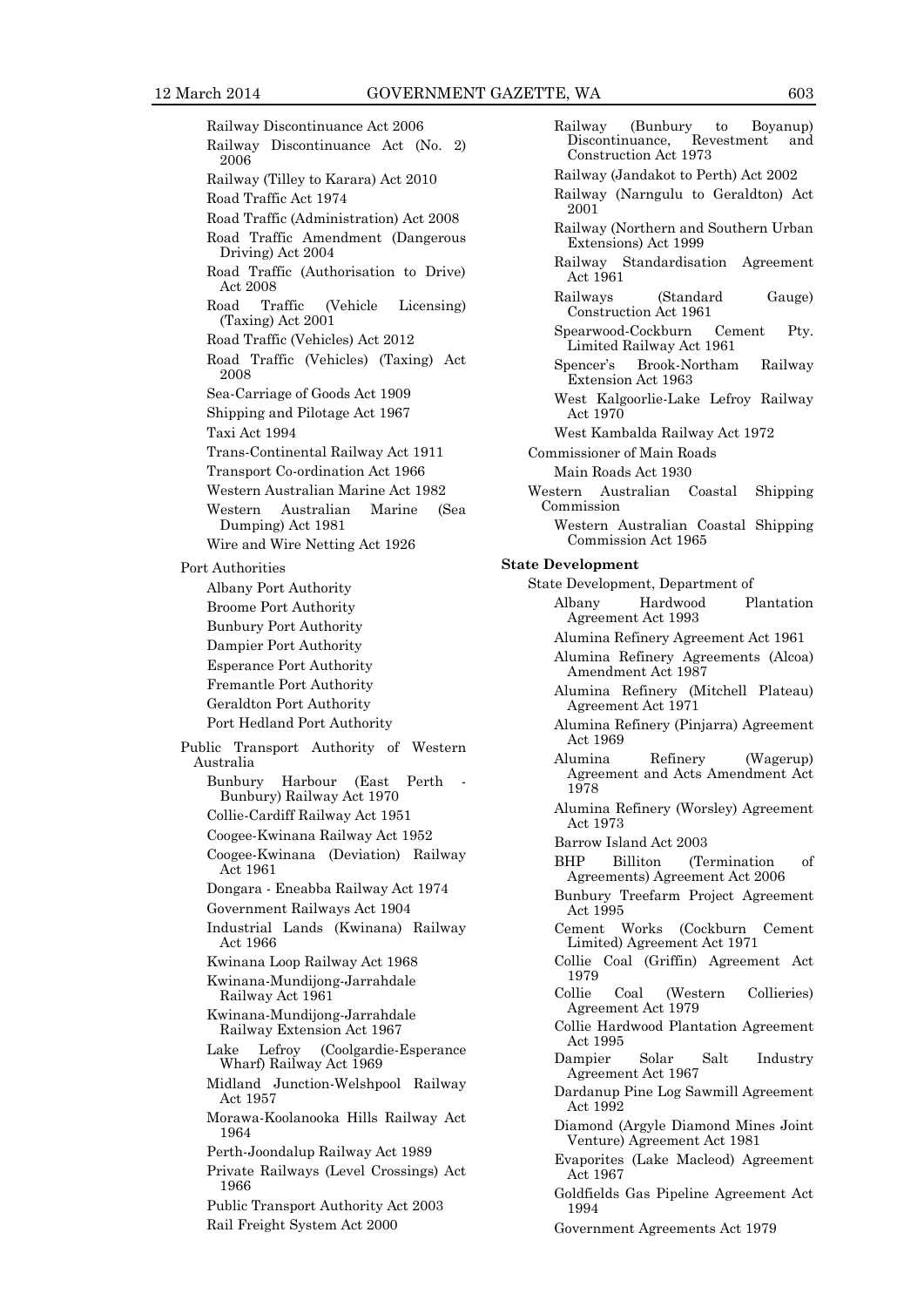- Industrial Lands (CSBP & Farmers Ltd.) Agreement Act 1976
- Industrial Lands (Kwinana) Agreement Act 1964
- Iron Ore (Channar Joint Venture) Agreement Act 1987
- Iron Ore (FMG Chichester Pty Ltd) Agreement Act 2006
- Iron Ore (Goldsworthy Nimingarra) Agreement Act 1972
- Iron Ore (Hamersley Range) Agreement Act 1963
- Iron Ore (Hope Downs) Agreement Act 1992
- Iron Ore (Marillana Creek) Agreement Act 1991
- Iron Ore (McCamey's Monster) Agreement Authorisation Act 1972
- Iron Ore (Mount Bruce) Agreement Act 1972
- Iron Ore (Mount Goldsworthy) Agreement Act 1964
- Iron Ore (Mount Newman) Agreement Act 1964
- Iron Ore (Murchison) Agreement Authorisation Act 1973
- Iron Ore (Rhodes Ridge) Agreement Authorisation Act 1972
- Iron Ore (Robe River) Agreement Act 1964
- Iron Ore (Wittenoom) Agreement Act 1972
- Iron Ore (Yandicoogina) Agreement Act 1996
- Iron Ore Processing (Mineralogy Pty. Ltd.) Agreement Act 2002
- Kambalda Water and Wastewater Facilities (Transfer to Water Corporation) Act 2004
- Leslie Solar Salt Industry Agreement Act 1966
- Mineral Sands (Beenup) Agreement Act 1995
- Mineral Sands (Cooljarloo) Mining and Processing Agreement Act 1988
- Mineral Sands (Eneabba) Agreement Act 1975
- Morley Shopping Centre Redevelopment Agreement Act 1992
- Natural Gas (Canning Basin Joint Venture) Agreement Act 2013
- Nickel (Agnew) Agreement Act 1974
- Nickel Refinery (BHP Billiton Nickel West Pty Ltd) (Termination of Agreements) Agreement Act 2008
- North West Gas Development (Woodside) Agreement Act 1979
- Nuclear Activities Regulation Act 1978
- Oil Refinery (Kwinana) Agreement Act 1952
- Onslow Solar Salt Agreement Act 1992
- Ord River Hydro Energy Project Agreement Act 1994
- Paper Mill Agreement Act 1960
- Pigment Factory (Australind) Agreement Act 1986
- Pilbara Energy Project Agreement Act 1994
- Poseidon Nickel Agreement Act 1971
- Railway and Port (The Pilbara Infrastructure Pty Ltd) Agreement Act 2004
- Railway (Roy Hill Infrastructure Pty Ltd) Agreement Act 2010
- Shark Bay Solar Salt Industry Agreement Act 1983
- Silicon (Kemerton) Agreement Act 1987 Tailings Treatment (Kalgoorlie)
- Agreement Act 1988
- Texas Company (Australasia) Limited (Private) Act 1928
- The Commonwealth Oil Refineries, Limited (Private), Act 1940
- Uranium (Yeelirrie) Agreement Act 1978
- Western Mining Corporation Limited (Throssell Range) Agreement Act 1985
- Wood Processing (Wesbeam) Agreement Act 2002
- Wood Processing (WESFI) Agreement Act 2000
- Wundowie Charcoal Iron Industry Sale Agreement Act 1974
- **Science**
- Chemistry Centre

Chemistry Centre (WA) Act 2007

DEPUTY PREMIER; MINISTER FOR HEALTH; TRAINING AND WORKFORCE DEVELOPMENT

#### **Deputy Premier**

#### **Health**

Animal Resources Authority

Animal Resources Authority Act 1981

Health, Department of

- Anatomy Act 1930
	- Blood Donation (Limitation of Liability) Act 1985
	- Cremation Act 1929
	- Fluoridation of Public Water Supplies Act 1966

Food Act 2008

- Health Act 1911
- Health Legislation Administration Act 1984
- Health Practitioner Regulation National Law (WA) Act 2010
- Health Professionals (Special Events Exemption) Act 2000
- Health Services (Quality Improvement) Act 1994
- Hospital Fund Act 1930
- Hospitals and Health Services Act 1927
- Human Reproductive Technology Act 1991
- Human Tissue and Transplant Act 1982
- National Health Funding Pool Act 2012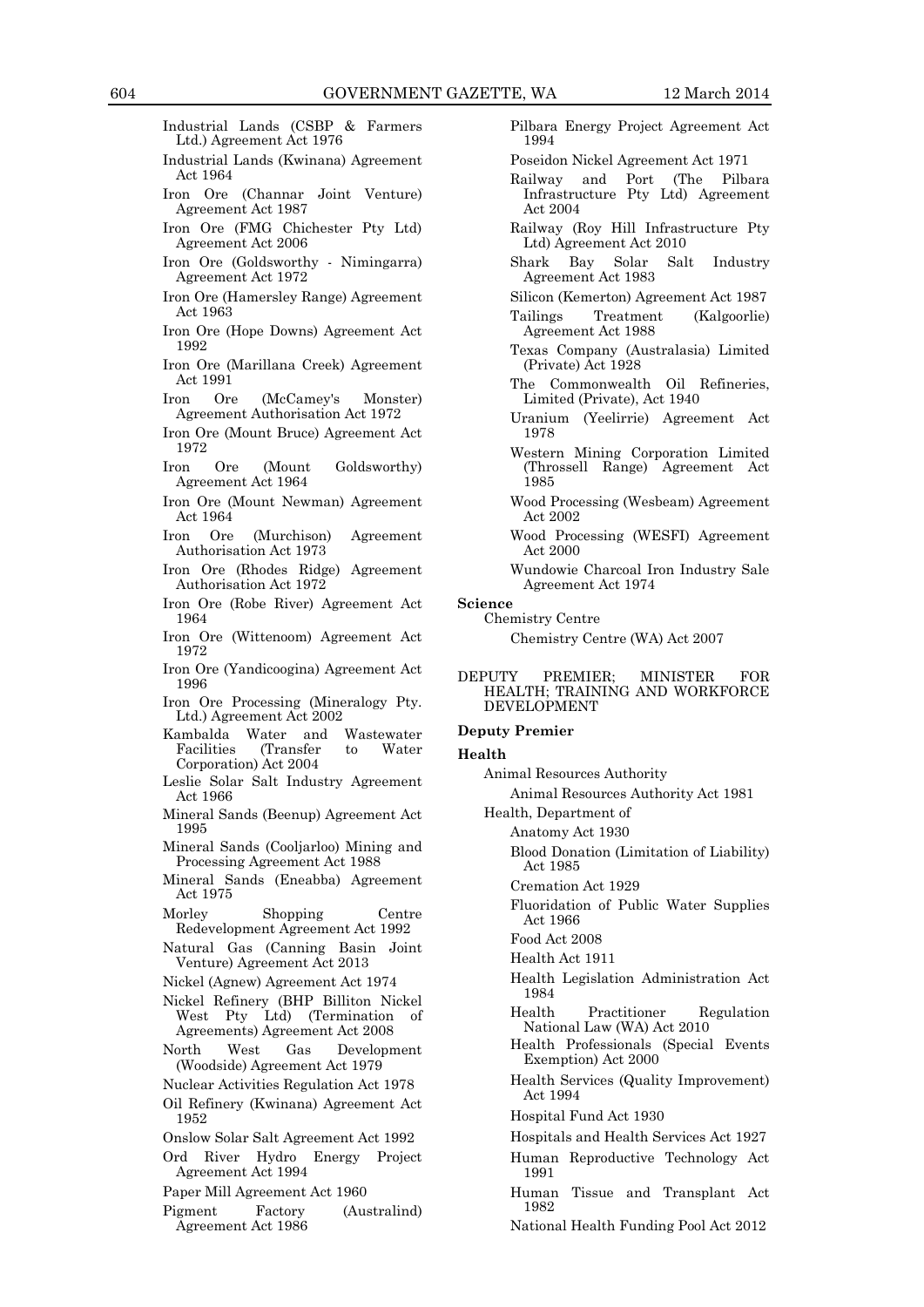- Nuclear Waste Storage and Transportation (Prohibition) Act 1999 Pharmacy Act 2010
- Poisons Act 1964
- Prostitution Act 2000 *(except section 62 and Part 5, which are administered by the Department of the Attorney General)*
- Radiation Safety Act 1975
- Surrogacy Act 2008
- Tobacco Products Control Act 2006
- University Medical School, Teaching Hospitals, Act 1955
- White Phosphorus Matches Prohibition Act 1912
- Health and Disability Services Complaints Office
	- Health and Disability Services (Complaints) Act 1995
- Local Health Authorities Analytical Committee
- The Queen Elizabeth II Medical Centre Trust
	- Queen Elizabeth II Medical Centre Act 1966
- Western Australian Centre for Pathology and Medical Research
- Western Australian Health Promotion Foundation

#### **Training and Workforce Development**

- Building and Construction Industry Training Board
	- Building and Construction Industry Training Fund and Levy Collection Act 1990
	- Building and Construction Industry Training Levy Act 1990
- Colleges established under Vocational Education and Training Act 1996 Part 5
- Industry Training Advisory Bodies State Training Board
- Training Accreditation Council
- (*The Department of Education Services is the agency principally assisting the Minister in the administration of the Council under Part 4 of the Vocational Educational and Training Act 1996*)
- Training and Workforce Development, Department of
	- Vocational Education and Training Act 1996 *(except Part 4, for which the Department of Education Services is the agency principally assisting)*
- Western Australian Academy of Performing Arts
- MINISTER FOR REGIONAL DEVELOPMENT; LANDS: MINISTER DEVELOPMENT; LANDS; MINISTER ASSISTING THE MINISTER FOR STATE DEVELOPMENT

#### **Regional Development**

Regional Development, Department of Regional Development Commissions Act 1993

Royalties for Regions Act 2009 (*except Part 2, which is administered by the Department of Treasury, but including sections 9 and 10*)

Gascoyne Development Commission

- Goldfields-Esperance Development Commission
- Great Southern Development Commission
- Kimberley Development Commission
- Mid West Development Commission
	- Geraldton Foreshore and Marina Development Act 1990
	- Geraldton Sailors and Soldiers' Memorial Institute Act 1929
	- Geraldton Sailors and Soldiers' Memorial Institute (Trust Property Disposition) Act 1938
	- Geraldton Sailors and Soldiers' Memorial Institute 1934
- Peel Development Commission
- Pilbara Development Commission
- Regional Development Council
- South West Development Commission
- Wheatbelt Development Commission

#### **Lands**

- Lands, Department of
	- Albany Lot 184 (Validation of Title) Act 1956
	- Anglican Church of Australia Diocesan Trustees and Lands Act 1918
	- Anglican Church of Australia Lands Vesting Act 1892
	- Anglican Church of Australia School Lands Act 1896
	- Browse (Land) Agreement Act 2012
	- Cambridge Endowment Lands Act 1920
	- Canning Lands Revestment Act 1954
	- Caves House Disposal Act 1965
	- Chevron-Hilton Hotel Agreement Act 1960
	- City of Perth (Lathlain Park Reserves) Act 1950
	- City of Perth (Leederville Park Lands) Act 1950

East Carey Park Land Vesting Act 1957 Fremantle City Council Lands Act 1929

Fremantle Endowment Lands Act 1929

- Fremantle Reserves Surrender Act 1912
- Geraldton Agricultural and Horticultural Society's Land Act 1914
- Geraldton Sailors and Soldiers' Memorial Institute Lands Vesting Act 1933
- Jennacubbine Sports Council (Incorporated) Act 1965
- Land Administration Act 1997
- Land Administration Amendment 2000
- Native Mission Stations Act 1923
- Parks and Reserves Act 1895
- Perth Town Hall Act 1950
- Perth Town Hall Agreement Act 1953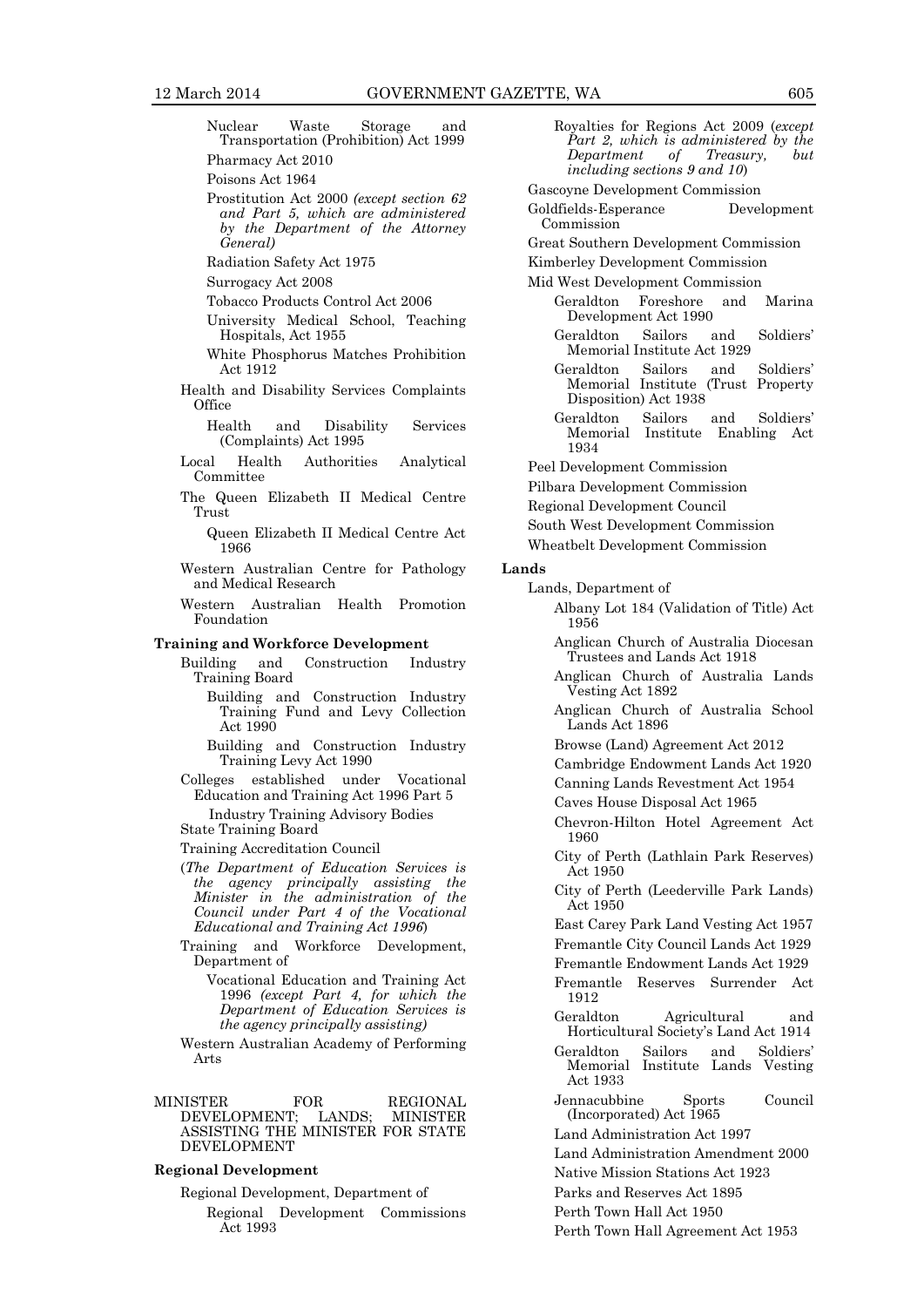Reserves Acts (various) Resumption Variation (Boulder-Kambalda Road) Act 1973 Roman Catholic New Norcia Church Property Act 1929 Special Lease (Gypsum) Act 1918 Special Lease (Lake Clifton) Act 1916 Special Lease (Stirling Estate) Act 1916 Special Lease Enabling Act 1914 Town of Claremont (Exchange of Land) Act 1964 War Service Land Settlement Scheme Act 1954 Western Australian Land Authority Western Australian Land Authority Act 1992 Western Australian Land Information Authority Amendment of Deeds of Grant Act 1884 Land Boundaries Act 1841 Land Information Authority Act 2006 Licensed Surveyors Act 1909 Real Property (Commonwealth Titles) Act 1925 Real Property (Foreign Governments) Act 1951 Redemption of Annuities Act 1909 Registration of Deeds Act 1856 Sale of Land Act 1970 Standard Survey Marks Act 1924 Strata Titles Act 1985 Street Alignment Act 1844 Town Allotments (Boundaries) Act 1844 Town Boundary Marks Ordinance 1853 Transfer of Land Act 1893 Valuation of Land Act 1978 **Minister Assisting the Minister for State Development**

MINISTER FOR EDUCATION; ABORIGINAL AFFAIRS; ELECTORAL AFFAIRS

#### **Education**

Aboriginal Education and Training Council Country High School Hostels Authority Country High School Hostels Authority

Act 1960

Curtin University of Technology Curtin University of Technology Act 1966

Edith Cowan University

Edith Cowan University Act 1984

Education, Department of

School Education Act 1999 *(Except Part 4 and other provisions as far as they apply to non-government schools)* Education Services, Department of

Curtin University of Technology Act 1966

Edith Cowan University Act 1984

Education Service Providers (Full Fee Overseas Students) Registration Act 1991

Hale School Act 1876 Higher Education Act 2004 Murdoch University Act 1973 Murdoch University Planning Board Act 1970 School Education Act 1999 *(Part 4, and other provisions of the Act as far as they apply to non-government schools)* Teacher Registration Act 2012 University Building Act 1938 University Buildings Act 1930 University Buildings Act 1952 University Colleges Act 1926 University of Notre Dame Australia Act 1989 University of Western Australia Act 1911 Murdoch University Murdoch University Act 1973 Trustees of the Public Education Endowment Public Education Endowment Act 1909 Rural and Remote Education Advisory Council School Curriculum and Standards Authority School Curriculum and Standards Authority Act 1997 Curriculum Council (Fees and Charges) Act 2006 The University of Western Australia University of Western Australia Act 1911 Western Australian College of Teaching Western Australian College of Teaching Act 2004 **Aboriginal Affairs** Aboriginal Affairs, Department of Aboriginal Affairs Planning Authority Act 1972 Aboriginal Communities Act 1979 Aboriginal Heritage Act 1972 Aboriginal Heritage (Marandoo) Act 1992 Aboriginal Affairs Advisory Committee Aboriginal Affairs Planning Authority, The Aboriginal Cultural Material Committee Aboriginal Lands Trust **Electoral Affairs** Western Australian Electoral Commission Electoral Act 1907 Referendums Act 1983

MINISTER FOR PLANNING; CULTURE AND THE ARTS

#### **Planning**

Metropolitan Redevelopment Authority Planning, Department of Fitzgerald Street Bus Bridge Act 1991 Forrest Place and City Station

Development Act 1985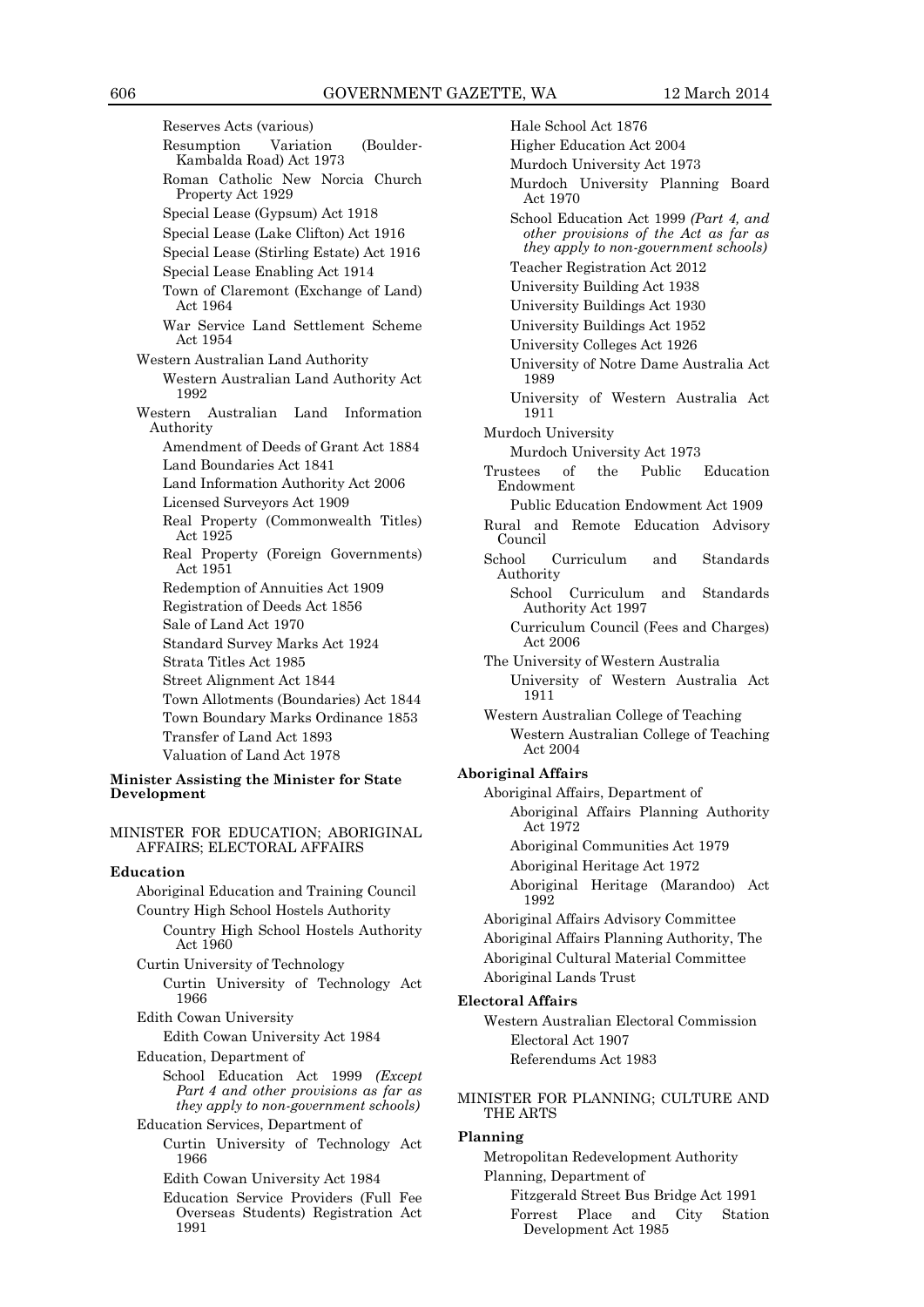Hope Valley-Wattleup Redevelopment Act 2000

- Machinery of Government (Planning and Infrastructure) Amendment Act 2002
- Metropolitan Redevelopment Authority Act 2011
- Metropolitan Region Improvement Tax Act 1959
- Metropolitan Region Scheme (Fremantle) Act 1994
- Perry Lakes Redevelopment Act 2005
- Planning and Development Act 2005
- Planning and Development<br>(Consequential and Transitional (Consequential Provisions) Act 2005
- Port Kennedy Development Agreement Act 1992
- Road Closure Acts
- Swan Valley Planning Act 1995
- Western Australian Planning Commission

#### **Culture and the Arts**

Board of the Art Gallery of Western Australia, The Culture and the Arts, Department of Art Gallery Act 1959 Legal Deposit Act 2012 Library Board of Western Australia Act 1951 Perth Theatre Trust Act 1979 State Records Act 2000 Library Board of Western Australia (SLWA), The Perth Theatre Trust Screen West (Inc) State Records Commission Swan Bells Foundation Incorporated Western Australian Museum, The Maritime Archaeology Act 1973

Museum Act 1969

#### MINISTER FOR POLICE; TOURISM; ROAD SAFETY; WOMEN'S INTERESTS

#### **Police**

- Police Service Australian Crime Commission (Western Australia) Act 2004
	- Commonwealth Heads of Government Meeting (Special Powers) Act 2011
	- Community Protection (Offender Reporting) Act 2004
	- Criminal and Found Property Disposal Act 2006
	- Criminal Investigation Act 2006
	- Criminal Investigation (Covert Powers) Act 2012
	- Criminal Investigation (Identifying People) Act 2002
	- Firearms Act 1973
	- Misuse of Drugs Act 1981
	- Pawnbrokers and Second-hand Dealers Act 1994

Police Act 1892 Police Assistance Compensation Act 1964 Police (Medical and Other Expenses for Former Officers) Act 2008 Protective Custody Act 2000 Public Order in Streets Act 1984 Security and Related Activities (Control) Act 1996 Spear-guns Control Act 1955 Surveillance Devices Act 1998 Telecommunications (Interception and Access) Western Australia Act 1996 Terrorism (Extraordinary Powers) Act 2005 Terrorism (Preventative Detention) Act 2006 Weapons Act 1999 Witness Protection (Western Australia) Act 1996

#### **Tourism**

Rottnest Island Authority

- Rottnest Island Authority Act 1987
- Western Australian Tourism Commission Western Australian Tourism Commission Act 1983

#### **Road Safety**

- Road Safety Council
	- Road Safety Council Act 2002
	- (*The Commissioner of Main Roads is the agency principally assisting the Minister in the administration of this Act*)

#### **Women's Interests**

| MINISTER          | FOR. | <b>MENTAL</b>    | HEALTH:      |
|-------------------|------|------------------|--------------|
| <b>DISABILITY</b> |      | <b>SERVICES:</b> | <b>CHILD</b> |
| <b>PROTECTION</b> |      |                  |              |

#### **Mental Health**

Mental Health Act 1996

- Mental Health (Consequential Provisions) Act 1996
- (*The Department of Health is the agency principally assisting the Minister in the administration of the above Acts*)
- Mental Health Commission
- Western Australian Alcohol and Drug Authority

Alcohol and Drug Authority Act 1974

#### **Disability Services**

Disability Services Commission

Disability Services Act 1993

#### **Child Protection**

Child Protection and Family Support, Department for

Adoption Act 1994

- Children and Community Services Act 2004
- Parental Support and Responsibility Act 2008
- Working with Children (Criminal Record Checking) Act 2004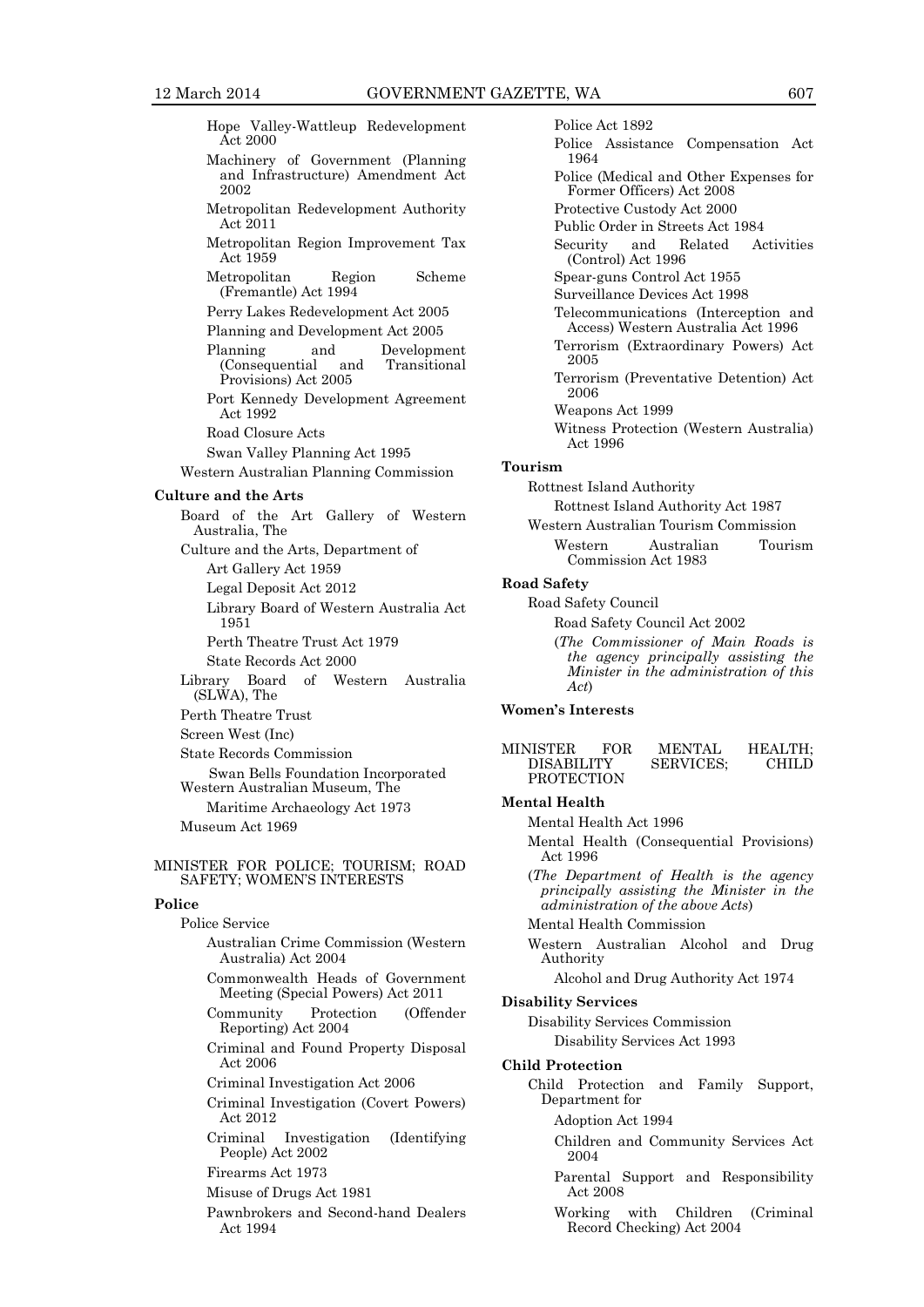COMMERCE **Attorney General** Attorney General, Department of Acts Amendment and Repeal (Courts and Legal Practice) Act 2003 Acts Amendment (Equality of Status) Act 2003 Administration Act 1903 Age of Majority Act 1972 Anglican Church of Australia (Diocesan Trustees) Act 1888 Anglican Church of Australia (Diocese of North West Australia) Act 1961 Anglican Church of Australia (Swanleigh land and endowments) Act 1979 Anglican Church of Australia Act 1976 Anglican Church of Australia Constitution Act 1960 Anglican Church of Australia Lands Act 1914 Artificial Conception Act 1985 Australia Acts (Request) Act 1985 Bail Act 1982 Bail Amendment Act 2008 Baptist Union of Western Australia Lands Act 1941 Bills of Exchange (day for payment) (1836) (Imp) Bills of Exchange (non-payment) (1832) (Imp) Births, Deaths and Marriages Registration Act 1998 Charitable Trusts Act 1962 Child Support (Adoption of Laws) Act 1990 Children's Court of Western Australia Act 1988 Choice of Law (Limitation Periods) Act 1994 Civil Judgments Enforcement Act 2004 Civil Liability Act 2002 Civil Procedure Act 1833 (Imperial) Classification (Publications, Films and Computer Games) Enforcement Act 1996 Commercial Arbitration Act 2012 Commissioner for Children and Young People Act 2006 Commonwealth Places (Administration of Laws) Act 1970 Commonwealth Powers (De Facto Relationships) Act 2006 Companies (Administration) Act 1982 Constitutional Powers (Coastal Waters) Act 1979 Co-operative Schemes (Administrative Actions) Act 2001 Coroners Act 1996 Corporations (Administrative Actions) Act 2001 Corporations (Ancillary Provisions) Act 2001

ATTORNEY GENERAL; MINISTER FOR

Corporations (Commonwealth Powers) Act 2001 Corporations (Consequential Amendments) Act (No. 3) 2003 Corporations (Taxing) Act 1990 Corporations (Western Australia) Act 1990 Courts and Tribunals (Electronic Processes Facilitation) Act 2013 Crimes at Sea Act 2000 Criminal Appeals Act 2004 Criminal Code Act Compilation Act 1913 Criminal Injuries Compensation Act 2003 Criminal Investigation (Extraterritorial Offences) Act 1987 Criminal Law (Mentally Impaired Accused) Act 1996 Criminal Organisations Control Act 2012 Criminal Procedure Act 2004 Criminal Property Confiscation Act 2000 Criminal Property Confiscation (Consequential Provisions) Act 2000 Cross-border Justice Act 2008 Crown Suits Act 1947 Dangerous Sexual Offenders Act 2006 (*except sections 18, 19A–19C, 21 and 32; Part 2, Divisions 3 and 5; and Part 5, which are administered by Department of Corrective Services*) Debts Recovery Act 1830 (Imp) Debts Recovery Act 1839 (Imp) Defamation Act 2005 Deodands abolition 1846 (Imp) District Court of Western Australia Act 1969 Domicile Act 1981 Dower amendment (1833) (Imp) Electronic Transactions Act 2011 Escheat (Procedure) Act 1940 Escheat and forfeiture of real and personal property (1834) (Imp) Evidence Act 1906 Executors Act 1830 (Imp) Factors (1823) (Imp) Factors (1825) (Imp) Factors (1842) (Imp) Factors Acts Amendment Act 1878 Family Court Act 1997 Family Court (Orders of Registrars) Act 1997 Family Legislation Amendment Act 2006 Family Provision Act 1972 Fatal Accidents Act 1959 Federal Courts (State Jurisdiction) Act 1999 Financial Transaction Reports Act 1995 Fines, Penalties and Infringement

Notices Enforcement Act 1994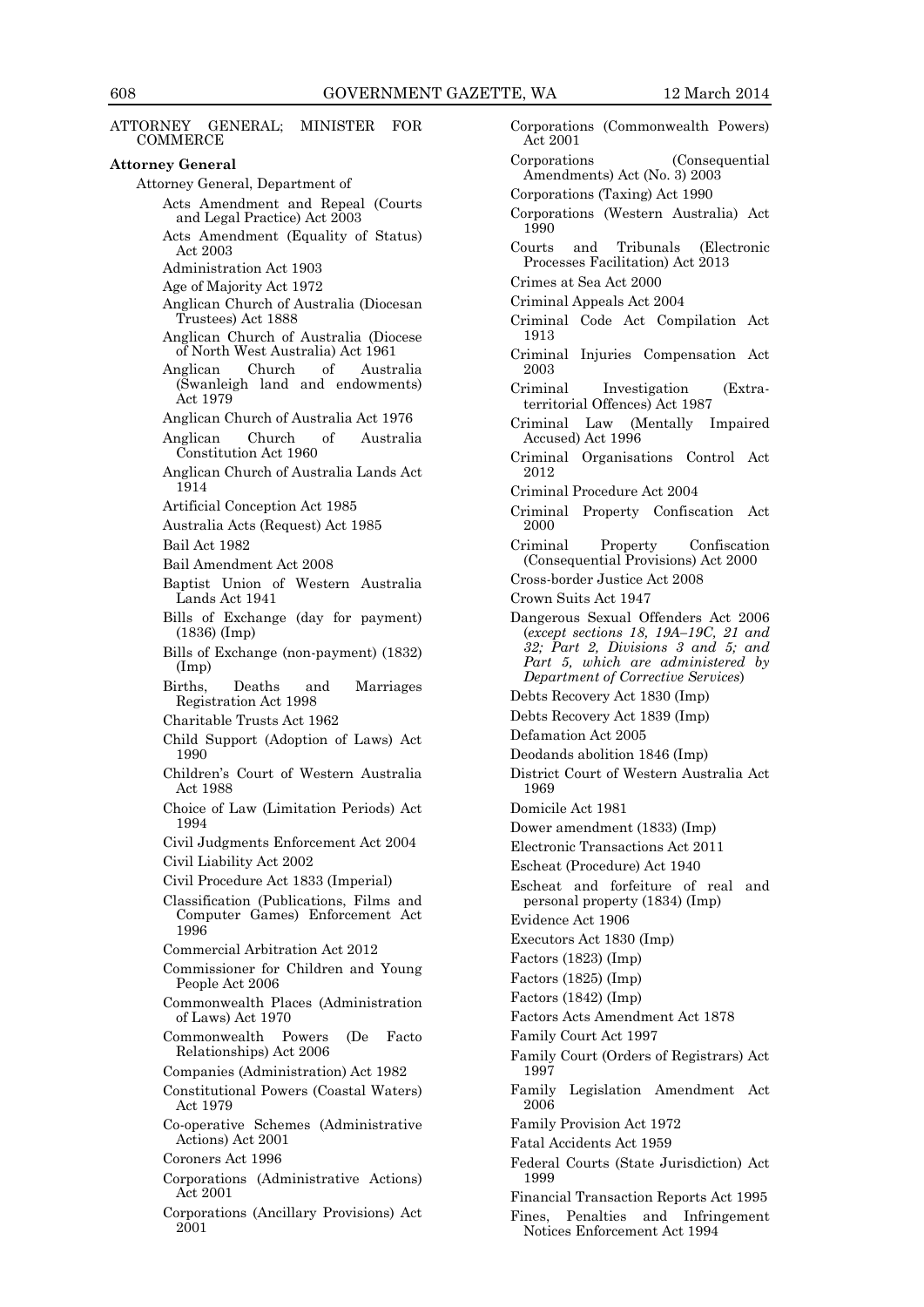Freemasons' Property Act 1956 Gender Reassignment Act 2000 Guardianship and Administration Act 1990 Highways (Liability for Straying Animals) Act 1983 Imperial Act Adopting Ordinance 1847 Imperial Acts Adopting Act 1836 Imperial Acts Adopting Act 1844 Imperial Acts Adopting Ordinance 1849 Imperial Acts Adopting Ordinance 1867 Infants' Property Act 1830 (Imp) Inheritance Amendment (1833) (Imp) Interpretation Act 1984 Judges' Retirement Act 1937 Judgments Act 1839 (Imp) Judgments Act 1855 (Imp) Juries Act 1957 Jurisdiction of Courts (Cross - vesting) Act 1987 Justices of the Peace Act 2004 Law Reform (Contributory Negligence and Tortfeasors' Contribution) Act 1947 Law Reform (Miscellaneous Provisions) Act 1941 Law Reform (Statute of Frauds) Act 1962 Law Reporting Act 1981 Law Society Public Purposes Trust Act 1985 Legal Profession Act 2008 Legal Representation of Infants Act 1977 Limitation Act 1935 Limitation Act 2005 Magistrates Court Act 2004 Magistrates Court (Civil Proceedings) Act 2004 Marriage Act 1835 (Imp) Mercantile Law Amendment Act 1856 (Imp) Miscellaneous Repeals Act 1991 Native Title (State Provisions) Act 1999 Oaths, Affidavits and Statutory Declarations Act 2005 Occupiers' Liability Act 1985 Offenders (Legal Action) Act 2000 Official Prosecutions (Accused's Costs) Act 1973 Off-shore (Application of Laws) Act 1982 Parole Orders (Transfer) Act 1984 Partnership Act 1895 Perpetuation of Testimony Act 1842 (Imp) Perth Anglican Church of Australia Collegiate School Act 1885 Perth Diocesan Trustees (Special Fund) Act 1944 Perth Hebrew Congregation Lands Act

1921

Presbyterian Church Act 1908 Presbyterian Church Act 1976 Presbyterian Church Act Amendment Act 1919 Presbyterian Church Act Amendment Act 1924 Presbyterian Church of Australia Act 1901 Presbyterian Church of Australia Act 1970 Prescription Act 1832 (Imp) Prisoners (Release for Deportation) Act 1989 Professional Standards Act 1997 Prohibited Behaviour Orders Act 2010 Property Law Act 1969 Prostitution Act 2000 *(section 62 and Part 5 only; remainder of Act administered by the Department of Health)* Prostitution Amendment Act 2008 Public Notaries Act 1979 Public Trustee Act 1941 Reprints Act 1984 Restraining Orders Act 1997 Restraint of Debtors Act 1984 Roman Catholic Bishop of Broome Property Act 1957 Roman Catholic Bunbury Church Property Act 1955 Roman Catholic Church Lands Act 1895 Roman Catholic Church Lands Amendment Act 1902 Roman Catholic Church Lands Ordinance 1858 Roman Catholic Church Property Act 1911 Roman Catholic Church Property Act Amendment Act 1912 Roman Catholic Church Property Acts Amendment Act 1916 Roman Catholic Geraldton Church Property Act 1925 Royal Commission (Police) Act 2002 Sea-Carriage Documents Act 1997 Sentence Administration Act 2003 *(Part 2 Divisions 1, 3 and 4, Part 3, Part 4, Part 5 Division 4, Part 9, sections 114, 115, 115A, 119 and 122, Schedules 1 and 2; remainder of Act administered by the Department of Corrective Services)* Sentencing Act 1995 *(except Part 3 Divisions 3 and 5, Parts 3A, 9, 10, 11 and 12, Part 18 Divisions 2, 3 and 4 which are principally administered by the Department of Corrective Services )* Sentencing (Consequential Provisions) Act 1995 Sentencing Legislation Amendment and Repeal Act 2003 Service and Execution of Process (Harbours) Ordinance 1855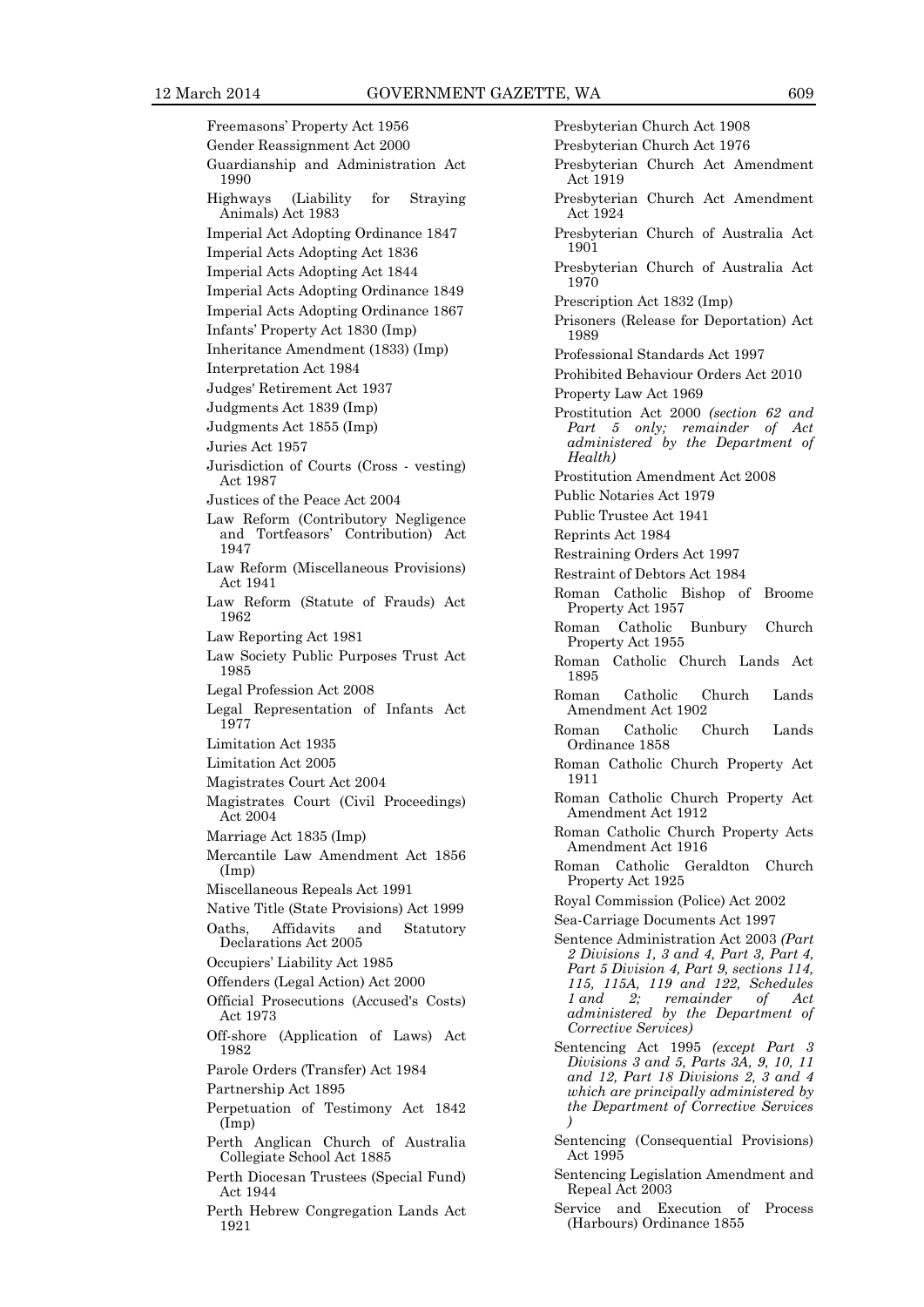Solicitor-General Act 1969 Special Investigation (Coal Contract) Act 1994 Spent Convictions Act 1988 State Administrative Tribunal Act 2004 State Administrative Tribunal<br>
(Conferral of Jurisdiction) Jurisdiction) Amendment and Repeal Act 2004 Statute of Frauds (1677) (Imp) Statutory Corporations (Liability of Directors) Act 1996 Stock Jobbing (Application) Act 1969 Suitors' Fund Act 1964 Supreme Court Act 1935 The Salvation Army (Western Australia) Property Trust Act 1931 Titles (Validation) and Native Title (Effect of Past Acts) Act 1995 Trustee Companies Act 1987 Trustees Act 1962 Trustees of Western Australia Limited (Transfer of Business) Act 2003 Unauthorised Documents Act 1961 Uniting Church in Australia Act 1976 Vexatious Proceedings Restriction Act 2002 Victims of Crime Act 1994 Warehousemen's Liens Act 1952 Warrants for Goods Indorsement Act 1898 West Australian Trustees Limited (Merger) Act 1989 Wills Act 1970 Yallingup Foreshore Land Act 2006 Children's Court of Western Australia Commissioner for Children and Young People Commissioner for Equal Opportunity Equal Opportunity Act 1984 *(Except Part IX, which is administered by the Office of Director of Equal Opportunity in Public Employment)* Corruption and Crime Commission Corruption and Crime Commission Act 2003 Corruption and Crime Commission Amendment and Repeal Act 2003 District Court of Western Australia Family Court of Western Australia Law Reform Commission of Western Australia Law Reform Commission Act 1972 Legal Aid Commission of Western Australia Legal Aid Commission Act 1976 Legal Contribution Trust Legal Costs Committee Magistrates Court Office of Director of Public Prosecutions \* Director of Public Prosecutions Act 1991 Office of the Information Commissioner \* Freedom of Information Act 1992

Office of the Public Advocate Parliamentary Inspector of the Corruption and Crime Commission\* Prisoners Review Board Professional Standards Council Public Trustee Solicitor General State Administrative Tribunal Supreme Court of Western Australia **Commerce** Building Commissioner Building Services Board Commerce, Department of Architects Act 2004 Associations Incorporation Act 1987 Auction Sales Act 1973 Building Act 2011 Building Services (Complaint Resolution and Administration) Act 2011 Building Services Levy Act 2011 Building Services (Registration) Act 2011 Business Names Act 1962 Business Names (Commonwealth Powers) Act 2012 Charitable Collections Act 1946 Chattel Securities Act 1987 Churches of Christ, Scientist, Incorporation Act 1961 Commercial Tenancy (Retail Shops) Agreements Act 1985 Competition Policy Reform (Taxing) Act 1996 Competition Policy Reform (Western Australia) Act 1996 Conspiracy and Protection of Property Act of 1900 Construction Contracts Act 2004 Construction Industry Portable Paid Long Service Leave Act 1985 Consumer Affairs Act 1971 Co-operatives Act 2009 Credit Act 1984 Credit (Administration) Act 1984 Credit (Commonwealth Powers) Act 2010 Credit (Commonwealth Powers) Consequential Provisions) Act 2010 Debt Collectors Licensing Act 1964 Decimal Currency Act 1965 Disposal of Uncollected Goods Act 1970 Distress for Rent Abolition Act 1936 Dividing Fences Act 1961 Door to Door Trading Act 1987 Electricity Act 1945 Employment Agents Act 1976 Employment Dispute Resolution Act 2008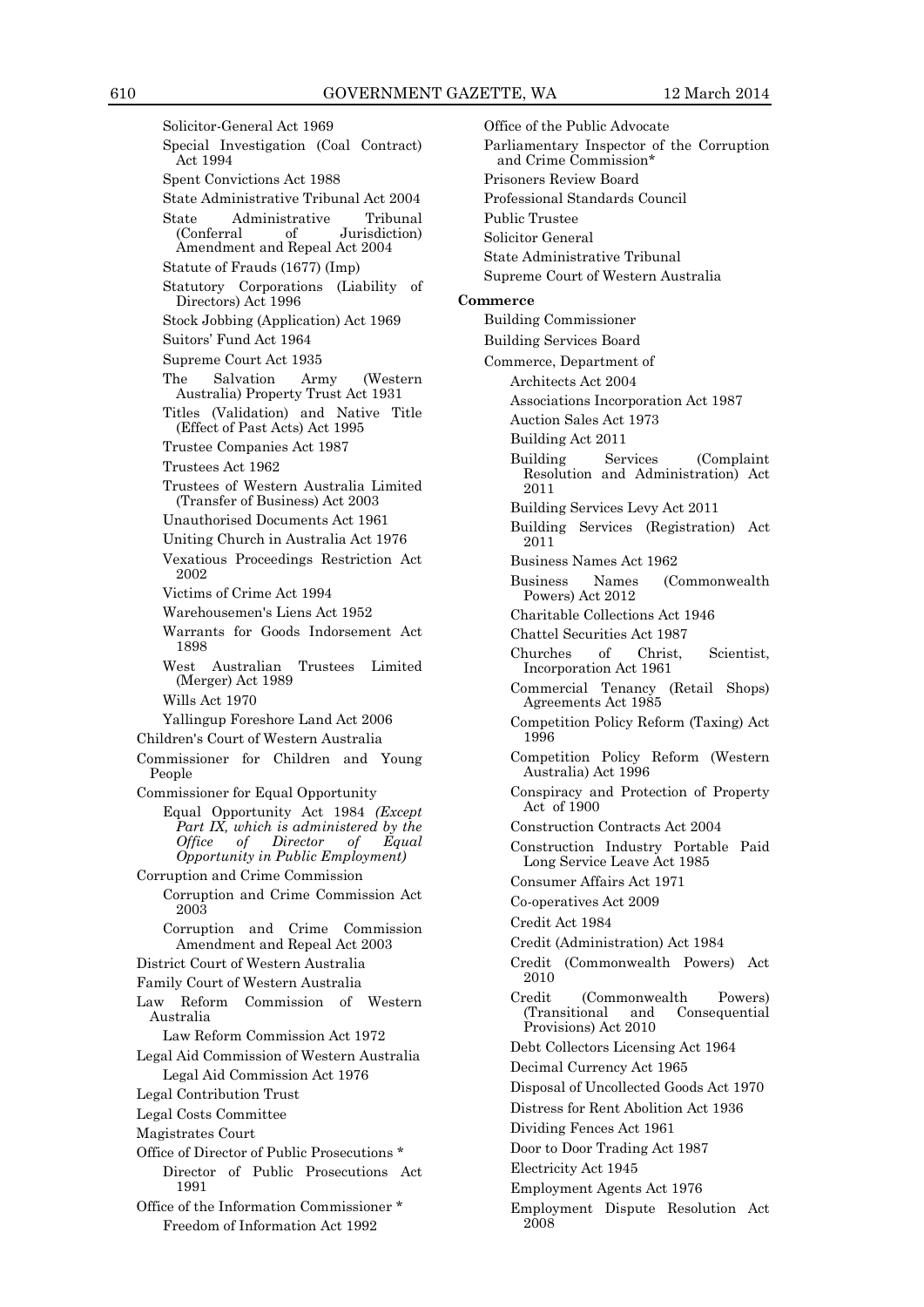Energy Coordination Act 1994 *(Parts 2 and 3 only; remainder of Act administered by the Department of Finance)* Energy Safety Act 2006 Energy Safety Levy Act 2006 Fair Trading Act 1987 Fair Trading Act 2010 Finance Brokers Control Act 1975 Fremantle Buffalo Club (Incorporated) Act 1964 Gas Standards Act 1972 Gas Supply (Gas Quality Specifications) Act 2009 *(Part 5 Division 2 only; remainder of Act administered by the Department of Finance)* Growers Charge Act 1940 Hire-Purchase Act 1959 Home Building Contracts Act 1991 Industrial Relations Act 1979 Industry and Technology Development Act 1998 Labour Relations Reform Act 2002 Land Valuers Licensing Act 1978 Law Reform (Common Employment) Act 1951 Limited Partnerships Act 1909 Long Service Leave Act 1958 Metric Conversion Act 1972 Minimum Conditions of Employment Act 1993 Motor Vehicle Dealers Act 1973 Motor Vehicle Repairers Act 2003 New Tax System Price Exploitation Code (Taxing) Act 1999 New Tax System Price Exploitation Code (Western Australia) Act 1999 Occupational Safety and Health Act 1984 Occupational Safety and Health (Validation) Act 1998 Personal Property Securities (Commonwealth Laws) Act 2011 Petroleum Products Pricing Act 1983 Petroleum Retailers Rights and Liabilities Act 1982 Public and Bank Holidays Act 1972 Real Estate and Business Agents Act 1978 Residential Parks (Long-stay Tenants) Act 2006 Residential Tenancies Act 1987 Retail Trading Hours Act 1987 Retirement Villages Act 1992 Sale of Goods Act 1895 Sale of Goods (Vienna Convention) Act 1986 Settlement Agents Act 1981 Street Collections (Regulation) Act 1940 Sunday Entertainments Act 1979 Transfer of Incorporation (HBF and

HIF) Act 2009

Travel Agents Act 1985

- Plumbers Licensing Act 1995 *(Part 5A only; remainder of Act administered by the Department of Water)*
- Western Australian Aged Sailors, Soldiers and Airmen's Relief Fund Act 1932
- Western Australian Products Symbol Act 1972
- Year 2000 Information Disclosure Act 1999
- Commission for Occupational Safety and Health
- Construction Industry Long Service Leave Payments Board
- Land Valuers Licensing Board
- Motor Vehicle Industry Board
- Plumbers Licensing Board
- Western Australian Industrial Relations Commission, Department of the Registrar
- WorkCover Western Australia Authority Employers Indemnity Policies (Premium Rates) Act 1990
	- Employers' Indemnity Supplementation Fund Act 1980
	- Waterfront Workers (Compensation for Asbestos Related Diseases) Act 1986
	- Workers' Compensation and Injury Management Act 1981
	- Workers' Compensation and Injury Management (Acts of Terrorism) Act 2001
	- Workers' Compensation (Common Law Proceedings) Act 2004
	- Workers' Compensation Reform Act 2004

#### MINISTER FOR MINES AND PETROLEUM; **HOUSING**

#### **Mines and Petroleum**

Mines and Petroleum, Department of

- Anglo-Persian Oil Company Limited's (Private) Act 1919
- Barrow Island Royalty Trust Account Act 1985
- Barrow Island Royalty Variation Agreement Act 1985
- British Imperial Oil Company, Limited (Private) Act 1925
- Coal Industry Tribunal of Western Australia Act 1992
- Coal Miners' Welfare Act 1947
- Dangerous Goods Safety Act 2004
- Mining Rehabilitation Fund Act 2012

Mines Safety and Inspection Act 1994

Mining Act 1978

- Mining (Validation and Amendment) Act 1986
- Mining On Private Property Act 1898

Offshore Minerals Act 2003

- Offshore Minerals (Consequential Amendments) Act 2003
- Offshore Minerals (Registration Fees) Act 2003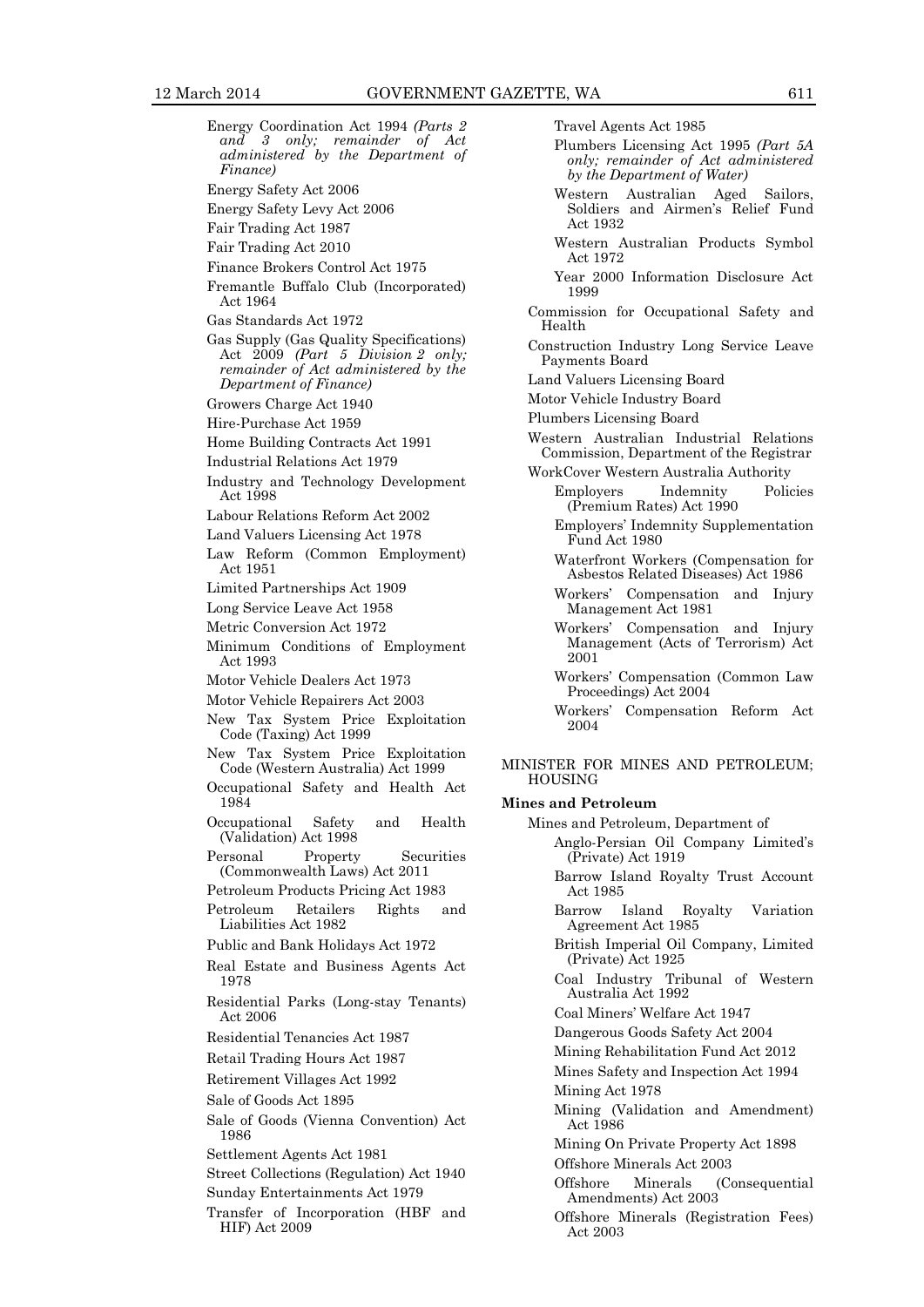Petroleum Act 1936 Petroleum and Geothermal Energy Resources Act 1967 Petroleum and Geothermal Energy Resources (Registration Fees) Act 1967 Petroleum and Geothermal Energy Safety Levies Act 2011 Petroleum Pipelines Act 1969 Petroleum (Submerged Lands) Act 1982 Petroleum (Submerged Lands) Registration Fees Act 1982 Coal Industry Superannuation Board Coal Industry Superannuation Act 1989 Coal Miners' Welfare Board of Western Australia Minerals and Energy Research Institute of Western Australia Minerals and Energy Research Act 1987 Minerals Research Institute of Western Australia Act 2013 **Housing** Country Housing Authority Housing Authority Housing, Department of Country Housing Act 1998 Government Employees' Housing Act 1964 Housing Act 1980 MINISTER FOR SPORT AND RECREATION; RACING AND GAMING **Sport and Recreation** Combat Sports Commission Sport and Recreation, Department of Combat Sports Act 1987 Major Events (Aerial Advertising) Act 2009 Sports Drug Testing Act 2001 Western Australian Sports Centre Trust Act 1986 Western Australian Sports Centre Trust (Challenge Stadium) **Racing and Gaming** Burswood Park Board Gaming and Wagering Commission of Western Australia Betting Control Act 1954 Bookmakers Betting Levy Act 1954 Casino (Burswood Island) Agreement Act 1985 Casino Control Act 1984 Gaming and Wagering Commission Act 1987 Gaming and Wagering Commission (Continuing Lotteries Levy) Act 2000 Liquor Commission Racing and Wagering Western Australia Racing, Gaming and Liquor, Department of Gaming and Betting (Contracts and Securities) Act 1985

Liquor Control Act 1988 Racing and Gambling Legislation Amendment and Repeal Act 2003 Racing and Wagering Western Australia Act 2003 Racing and Wagering Western Australia Tax Act 2003 Racing Bets Levy Act 2009 Racing Penalties (Appeals) Act 1990 Racing Restriction Act 2003 The Western Australian Turf Club Act 1892 Western Australian Greyhound Racing Association Act 1981 Western Australian Trotting Association Act 1946 Western Australian Turf Club (Property) Act 1944 Racing Penalties Appeal Tribunal Western Australian Greyhound Racing Association MINISTER FOR AGRICULTURE AND FOOD; FISHERIES **Agriculture and Food**  Agricultural Produce Commission Agricultural Produce Commission Act 1988 Agriculture and Food, Department of Aerial Spraying Control Act 1966 Agricultural and Veterinary Chemicals (Taxing) Act 1995 Agricultural and Veterinary Chemicals (Western Australia) Act 1995 Agriculture and Related Resources Protection Act 1976 Animal Welfare Act 2002 Biological Control Act 1986 Biosecurity and Agriculture Management Act 2007 Biosecurity and Agriculture Management Rates and Charges Act 2007 Biosecurity and Agriculture<br>Management (Repeal and Management (Repeal and Consequential Provisions) Act 2007 Bulk Handling Act 1967 Exotic Diseases of Animals Act 1993 Gene Technology Act 2006 Genetically Modified Crops Free Areas Act 2003 Industrial Hemp Act 2004 Loans (Co-operative Companies) Act 2004 Marketing of Potatoes Act 1946 Ord River Dam Catchment Area (Straying Cattle) Act 1967 Perth Market Act 1926 Royal Agricultural Society Act 1926 Royal Agricultural Society Act Amendment Act 1929 Rural Business Development

Corporation Act 2000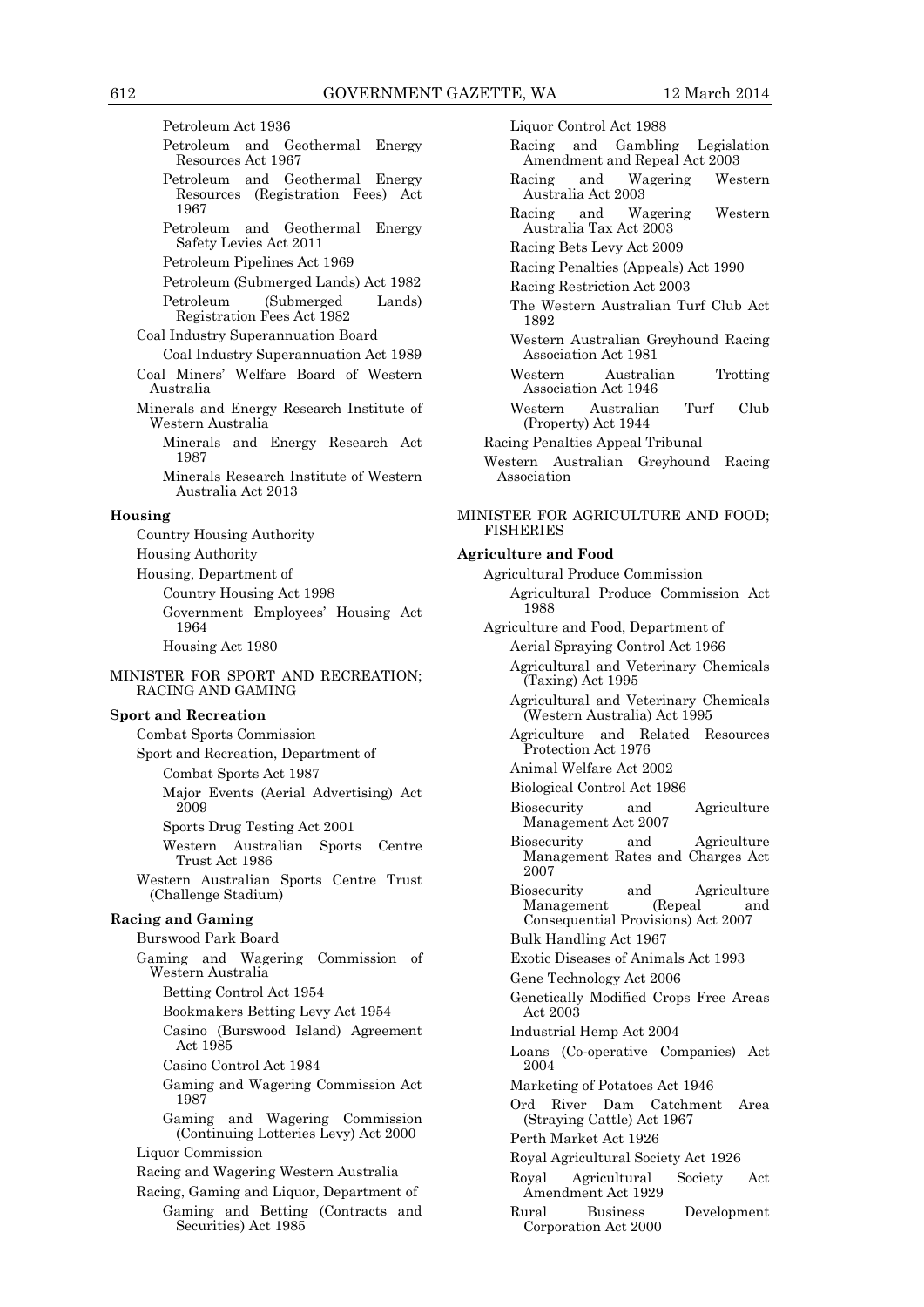Soil and Land Conservation Act 1945

- Tree Plantation Agreements Act 2003 Veterinary Chemical Control and Animal Feeding Stuffs Act 1976
- Veterinary Surgeons Act 1960
- Western Australian Meat Industry Authority Act 1976
- Western Australian Meat Marketing Co-operative Limited (Shares) Act 2003
- Landcare Trust
- Perth Market Authority
- Potato Marketing Corporation of Western Australia
- Rural Business Development Corporation
- Veterinary Surgeons Board Australian Meat Industry Authority

#### **Fisheries**

Fisheries, Department of

Fish Resources Management Act 1994

- Fisheries Adjustment Schemes Act 1987
- Fishing and Related Industries Compensation (Marine Reserves) Act 1997
- Fishing Industry Promotion Training and Management Levy Act 1994 Pearling Act 1990
- 

#### MINISTER FOR ENERGY; FINANCE; CITIZENSHIP AND MULTICULTURAL INTERESTS

#### **Energy**

Dampier to Bunbury Pipeline Act 1997 Electricity Corporations Act 2005

- Electricity Industry Act 2004 *(except Part 9A, which is administered by the Department of Treasury)*
- Electricity Transmission and Distribution Systems (Access) Act 1994
- Energy Arbitration and Review Act 1998
- Energy Coordination Act 1994 *(except Parts 2 and 3, which are administered by the Department of Commerce)*
- Energy Corporations (Transitional and Consequential Provisions) Act 1994
- Energy Operators (Powers) Act 1979
- Fuel, Energy and Power Resources Act 1972
- Gas Corporation (Business Disposal) Act 1999
- Gas Services Information Act 2012
- Gas Supply (Gas Quality Specifications) Act 2009 *(except Part 5 Division 2, which is administered by the Department of Commerce)*
- National Gas Access (WA) Act 2009
- State Energy Commission (Validation) Act 1978
- *(The Department of Finance is the agency principally assisting Minister in the administration of the above Acts)* Electricity Generation Corporation Electricity Networks Corporation Electricity Retail Corporation Independent Market Operator Regional Power Corporation Western Australian Energy Disputes Arbitrator **Finance** Finance, Department of Commonwealth Places (Mirror Taxes Administration) Act 1999 Duties Act 2008 First Home Owner Grant Act 2000 First Home Owner Grant Amendment Act 2003 Land Tax Act 2002 Land Tax Assessment Act 2002 Pay-roll Tax Act 2002 Pay-roll Tax Assessment Act 2002 Pay-roll Tax Rebate Act 2010 Pay-roll Tax Rebate Act 2012 Pay-roll Tax (Indigenous Wages) Rebate Act 2012 Public Works Act 1902 (*except Part 1A, which is administered by the Western Australian Building Management Authority*) Rates and Charges (Rebates and Deferments) Act 1992 Stamp Act 1921 Stamp Amendment (Assessment) Act 2005 Stamp Amendment (Budget) Act 2002 Taxation Administration Act 2003 Taxation Administration (Consequential Provisions) Act 2002 State Supply Commission State Supply Commission Act 1991 Western Australian Building Management Authority Public Works Act 1902 (*Part 1A only, the remainder of the Act is administered by the Department of Finance*) **Citizenship and Multicultural Interests** MINISTER FOR LOCAL GOVERNMENT; COMMUNITY SERVICES; SENIORS AND VOLUNTEERING; YOUTH **Local Government; Community Services** Local Government and Communities, Department of
	- Albany Cemeteries Act 1943
	- Albany Public Cemeteries Subsidies Act 1952

Busselton Cemetery Act 1944

Caravan Parks and Camping Grounds Act 1995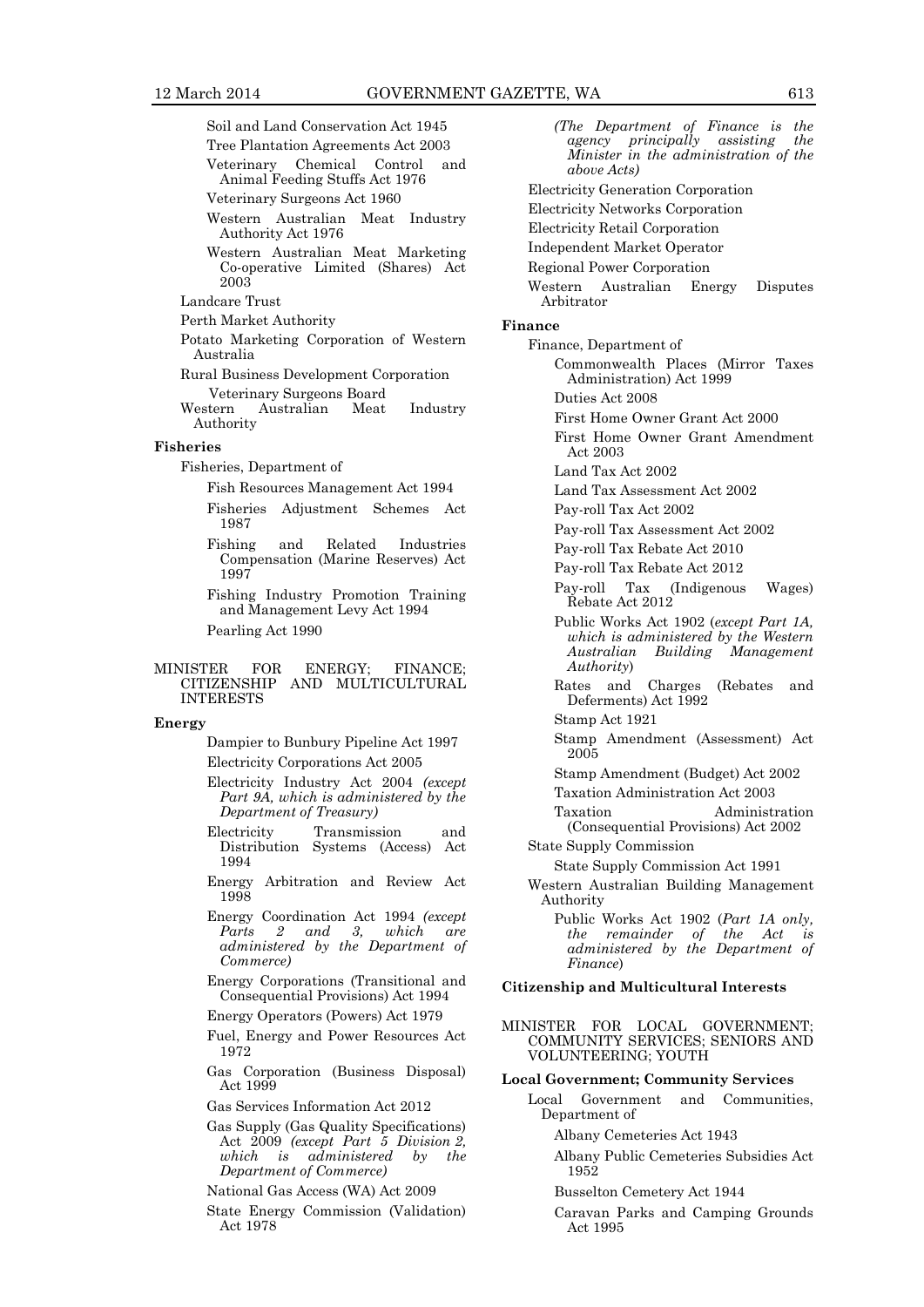Carers Recognition Act 2004 Carnarvon Electric Lighting Act 1924 Cat Act 2011 Child Care Services Act 2007 City of Fremantle and Town of East Fremantle Trust Funds Act 1961 City of Fremantle (Free Literary Institute) Act 1948 City of Perth Improvement Act 1913 City of Perth Restructuring Act 1993 Control of Vehicles (Off-road Areas) Act 1978 Education and Care Services National Law (WA) Act 2012 Dog Act 1976 Dog Amendment Act 2013 Fremantle Endowment Lands Act 1918 Fremantle Improvement Act 1913 Guildford Cemeteries Act 1936 Guildford Old Cemetery (Lands Revestment) Act 1949 Kojonup Cemetery Act 1928 Local Government (Miscellaneous Provisions) Act 1960 Local Government Act 1995 Mandurah Church Burial Ground Act 1947 Northam Cemeteries Act 1944 Ocean Gardens (Inc.) Act 2004 South Fremantle Oil Installations Pipe Line Act 1948 Tamala Park Land Transfer Act 2001 Toodyay Cemeteries Act 1939 Transfer and Use of Funds (Shires of Harvey and Waroona) Act 1991 York Cemeteries Act 1933 Metropolitan Cemeteries Board Cemeteries Act 1986 Western Australian Local Government Grants Commission Local Government Grants Act 1978 **Seniors and Volunteering** Volunteers and Food and Other Donors (Protection from Liability) Act 2002 *(The Department of Local Government and Communities is the agency principally assisting the Minister in the administration of the above Act)*

#### **Youth**

#### MINISTER FOR ENVIRONMENT; HERITAGE

#### **Environment**

- Botanic Gardens and Parks Authority Botanic Gardens and Parks Authority Act 1998
- Conservation Commission of Western Australia

Environment Regulation, Department of Carbon Rights Act 2003 Contaminated Sites Act 2003

Environmental Protection Act 1986

Environmental Protection (Landfill) Levy Act 1998 National Environment Protection Council (Western Australia) Act 1996 Environmental Protection Authority Keep Australia Beautiful Council (W.A.) Litter Act 1979 *(The Department of Environment Regulation is the agency principally assisting the Minister in the administration of this Act)* Marine Parks and Reserves Authority Marine Parks and Reserves Scientific Advisory Committee Office of the Environmental Protection Authority Parks and Wildlife, Department of Conservation and Land Management Act 1984 Reserves (National Parks and Conservation Parks) Act 2004 Reserves (National Parks, Conservation Parks and Other Reserves) Act 2004 Reserves (National Parks, Conservation Parks, Nature Reserves and Other Reserves) Act 2004 Sandalwood Act 1929 Wildlife Conservation Act 1950 Swan River Trust Swan and Canning Rivers Management Act 2006 Swan and Canning Rivers<br>(Consequential and Transitional (Consequential Provisions) Act 2006 *(The Department of Parks and Wildlife is the agency principally assisting the Minister in the administration of these Acts)* Waste Authority Waste Avoidance and Resource Recovery Act 2007 Waste Avoidance and Resource Recovery Levy Act 2007 *(The Department of Environment Regulation is the agency principally assisting the Minister in the administration of these Acts*) Zoological Parks Authority Zoological Parks Authority Act 2001 **Heritage** Heritage Council of Western Australia Heritage of Western Australia Act 1990 National Trust of Australia (WA), The National Trust of Australia (W.A.) Act 1964 St. Catherine's Hall, Greenough Act 1981

MINISTER FOR EMERGENCY SERVICES;<br>CORRECTIVE SERVICES; SMALL CORRECTIVE SERVICES; SMALL BUSINESS; VETERANS

#### **Emergency Services**

- Fire and Emergency Services, Department of
	- Bush Fires Act 1954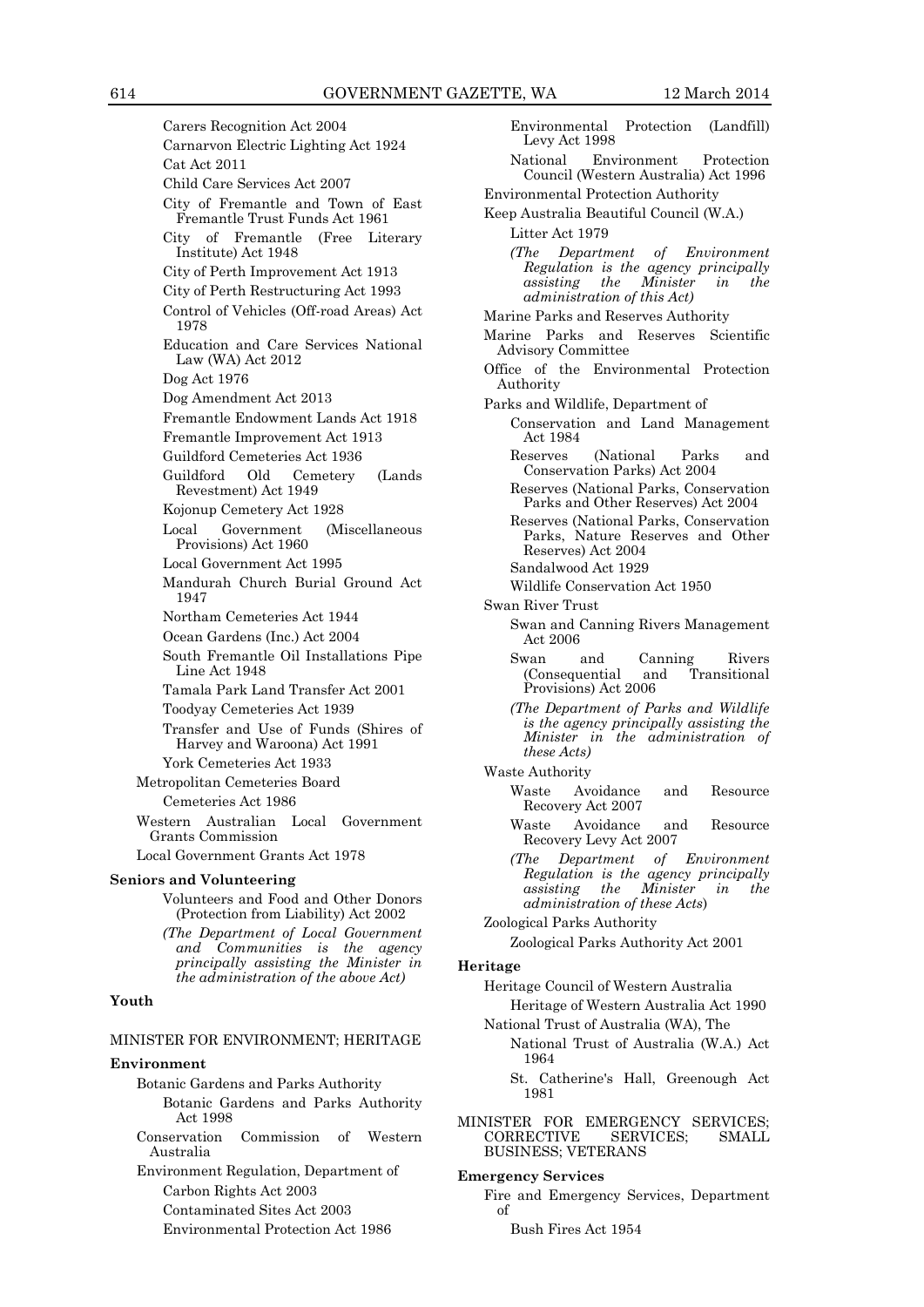Emergency Services Levy Act 2002

Fire Brigades Act 1942

Fire and Emergency Services Act 1998

- Fire and Emergency Services Authority of Western Australia (Consequential Provisions) Act 1998
- Fire and Emergency Services Superannuation Board
	- Fire and Emergency Services Superannuation Act 1985
- State Emergency Management Committee Emergency Management Act 2005

#### **Corrective Services**

Corrective Services, Department of

- Court Security and Custodial Services Act 1999
- Dangerous Sexual Offenders Act 2006 (*sections 18, 19A–19C, 21 and 32; Part 2, Divisions 3 and 5; and Part 5 only; remainder administered by the Department of the Attorney General*)
- Prisoners (International Transfer) Act 2000

Prisoners (Interstate Transfer) Act 1983

Prisons Act 1981

- Sentence Administration Act 2003 *(Part 1, Part 2 Division 2, Part 5 Divisions 1 to 3, Part 6, Part 7, Part 8 and Part 10 (except sections 114 and 115A); remainder of Act administered by the Department of the Attorney General)*
- Sentence Administration (Interstate<br>Transfer of Community Based Community Sentences) Act 2009
- Sentencing Act 1995 *(Part 3 Divisions 3 and 5, Parts 3A, 9, 10, 11 and 12, Part 18 Divisions 2, 3 and 4; remainder of Act administered by the Department of the Attorney General)*

Young Offenders Act 1994

- Inspector of Custodial Services
	- Inspector of Custodial Services Act 2003

#### **Small Business**

Small Business Development Corporation Small Business Development Corporation Act 1983

#### **Veterans**

#### MINISTER FOR WATER; FORESTRY

#### **Water**

Water, Department of Country Areas Water Supply Act 1947

- Metropolitan Arterial Drainage Act 1982
- Metropolitan Water Supply, Sewerage, and Drainage Act 1909
- Rights in Water and Irrigation Act 1914 Water Agencies Restructure<br>(Transitional and Consequential Consequential Provisions) Act 1995
- Water Agencies (Powers) Act 1984
- Water Efficiency Labelling and Standards Act 2006
- Water Resources Legislation Amendment Act 2007
- Water Services Act 2012
- Plumbers Licensing Act 1995 *(Except Part 5A, which is administered by the Department of Commerce)*

Waterways Conservation Act 1976

- Bunbury Water Board (Aqwest Bunbury Water Board)
- Busselton Water Board

Water Corporation

- Water Corporations Act 1995
- Water Resources Council

#### **Forestry**

Forest Products Commission Forest Products Act 2000

*\* entity reports directly to Parliament*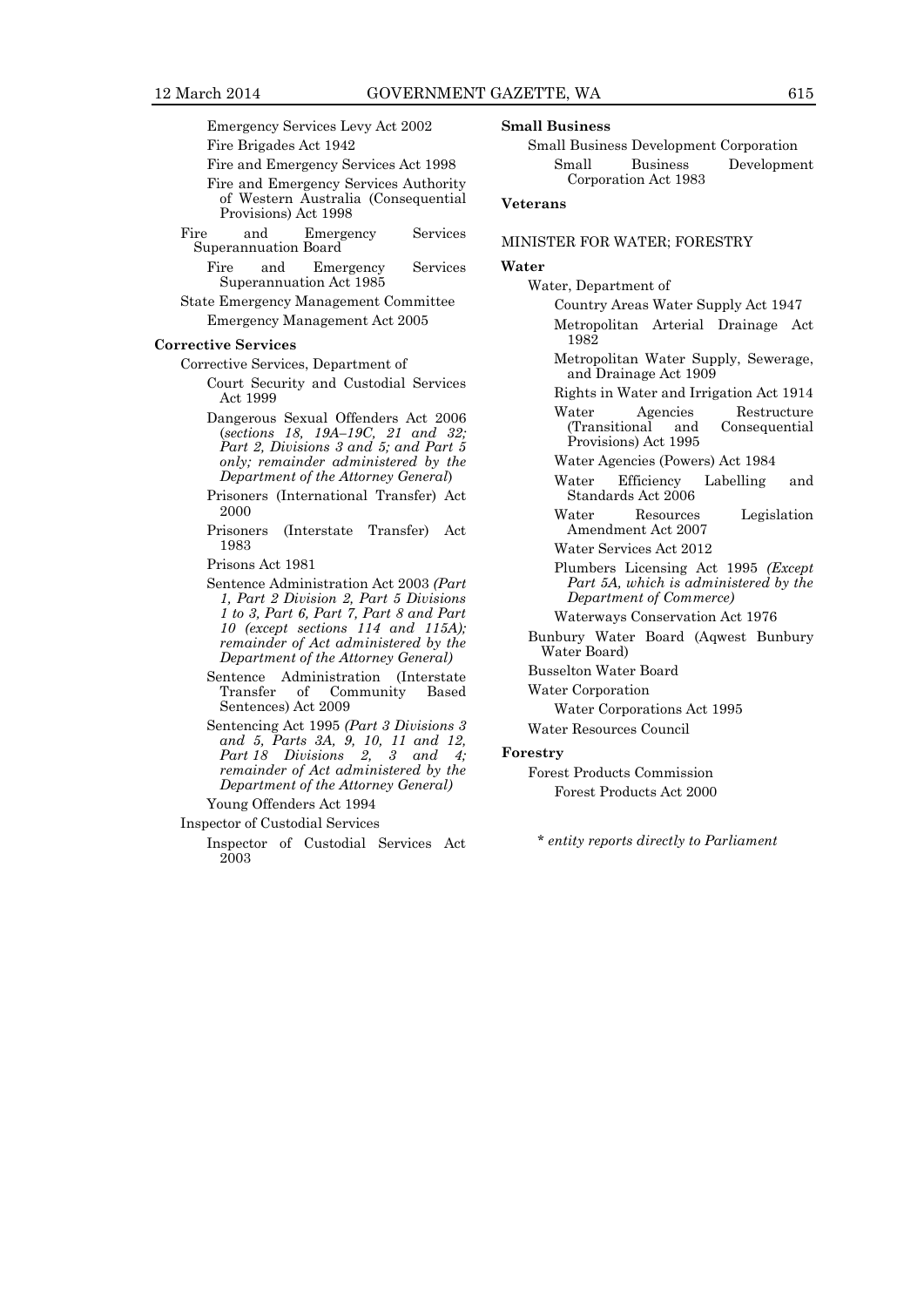## **INDEX**

| Aboriginal Affairs Advisory Committee<br>Aboriginal Affairs Planning Authority Act | 606 |
|------------------------------------------------------------------------------------|-----|
| Aboriginal Affairs Planning Authority,                                             | 606 |
|                                                                                    | 606 |
| Aboriginal Affairs, Department of                                                  | 606 |
| Aboriginal Communities Act 1979                                                    | 606 |
| Aboriginal Cultural Material Committee                                             | 606 |
| Aboriginal Education and Training                                                  |     |
|                                                                                    | 606 |
| Aboriginal Heritage (Marandoo) Act 1992                                            | 606 |
| Aboriginal Heritage Act 1972                                                       | 606 |
|                                                                                    | 606 |
| Acts Amendment (Equality of Status) Act                                            | 608 |
| Acts Amendment (ICWA) Act 1996                                                     | 602 |
| Acts Amendment and Repeal (Courts and                                              |     |
|                                                                                    | 608 |
|                                                                                    | 608 |
|                                                                                    | 607 |
| Advance Bank (Merger with St. George                                               |     |
|                                                                                    | 602 |
| Advance Bank (Merger with St. George                                               |     |
|                                                                                    | 602 |
| Aerial Spraying Control Act 1966                                                   | 612 |
|                                                                                    | 608 |
|                                                                                    | 601 |
| Agricultural and Veterinary Chemicals                                              |     |
|                                                                                    | 612 |
| Agricultural and Veterinary Chemicals                                              |     |
| (Western Australia) Act 1995                                                       | 612 |
| Agricultural Produce Commission Act                                                |     |
|                                                                                    | 612 |
| Agricultural Produce Commission                                                    | 612 |
| Agriculture and Food, Department of                                                | 612 |
| Agriculture and Related Resources                                                  |     |
|                                                                                    | 612 |
|                                                                                    | 602 |
| Albany Cemeteries Act 1943                                                         | 613 |
| Albany Hardwood Plantation Agreement                                               |     |
|                                                                                    | 603 |
| Albany Lot 184 (Validation of Title) Act                                           |     |
|                                                                                    | 605 |
|                                                                                    | 603 |
| Albany Public Cemeteries Subsidies Act                                             |     |
|                                                                                    | 613 |
| Alcohol and Drug Authority Act 1974                                                | 607 |
| Alteration of Statutory Designations Act                                           |     |
|                                                                                    | 601 |
| Alumina Refinery (Mitchell Plateau)                                                |     |
|                                                                                    | 603 |
| Alumina Refinery (Pinjarra) Agreement                                              |     |
|                                                                                    | 603 |
|                                                                                    |     |
|                                                                                    |     |
| Alumina Refinery (Wagerup) Agreement                                               |     |
| and Acts Amendment Act 1978                                                        | 603 |
| Alumina Refinery (Worsley) Agreement                                               | 603 |
|                                                                                    | 603 |
| Alumina Refinery Agreement Act 1961                                                |     |
| Alumina Refinery Agreements (Alcoa)                                                | 603 |
|                                                                                    | 606 |
| Amendment of Deeds of Grant Act 1884                                               | 604 |
|                                                                                    |     |
| Anglican Church of Australia (Diocesan                                             | 608 |
|                                                                                    |     |
| Anglican Church of Australia (Diocese of                                           | 608 |
| North West Australia) Act 1961                                                     |     |
| Anglican Church of Australia (Swanleigh                                            | 608 |
| land and endowments) Act 1979                                                      | 608 |
| Anglican Church of Australia Act 1976<br>Anglican Church of Australia Constitution |     |
|                                                                                    | 608 |

| Anglican Church of Australia Diocesan                                   |            |
|-------------------------------------------------------------------------|------------|
| Trustees and Lands Act 1918                                             | 605        |
| Anglican Church of Australia Lands Act                                  |            |
|                                                                         | 608        |
| Anglican Church of Australia Lands                                      | 605        |
| Anglican Church of Australia School                                     |            |
|                                                                         | 605        |
| Anglo-Persian Oil Company Limited's                                     |            |
|                                                                         | 611        |
| Animal Resources Authority Act 1981                                     | 604        |
| Animal Resources Authority                                              | 604        |
| Animal Welfare Act 2002                                                 | 612<br>602 |
| Appropriation (Consolidated Fund) Acts                                  |            |
|                                                                         | 602        |
|                                                                         | 610        |
| Armorial Bearings Protection Act 1979                                   | 601        |
|                                                                         | 607        |
| Artificial Conception Act 1985                                          | 608        |
| Associations Incorporation Act 1987                                     | 610        |
| Attorney General, Department of                                         | 608        |
|                                                                         | 610        |
| Auditor General Act 2006                                                | 602        |
| Australia Acts (Request) Act 1985<br>Australia and New Zealand Banking  | 608        |
|                                                                         | 602        |
| Australia and New Zealand Banking                                       |            |
| Group Limited (NMRB) Act 1991                                           | 602        |
| Australia and New Zealand Banking                                       |            |
| Group Limited (Town & Country) Act                                      |            |
|                                                                         | 602        |
| Australian Crime Commission (Western                                    |            |
|                                                                         | 607        |
| Bail Amendment Act 2008                                                 | 608<br>608 |
| Bank Mergers (Taxing) Act 1997                                          | 602        |
|                                                                         | 602        |
| Bank of South Australia (Merger with                                    |            |
| Advance Bank) Act 1996                                                  | 602        |
| Bank of Western Australia Act 1995                                      | 602        |
| Baptist Union of Western Australia Lands                                |            |
|                                                                         | 608        |
|                                                                         | 603        |
| Barrow Island Royalty Trust Account Act                                 | 611        |
| $1985$<br>Barrow Island Royalty Variation                               |            |
|                                                                         | 611        |
| Betting Control Act 1954                                                | 612        |
| BHP Billiton (Termination of Agreements)                                |            |
|                                                                         | 603        |
| Bills of Exchange (day for payment) (1836)                              |            |
|                                                                         | 608        |
| Bills of Exchange (non-payment) (1832)                                  |            |
| Biological Control Act 1986                                             | 608<br>612 |
| Biosecurity and Agriculture Management                                  |            |
| (Repeal and Consequential Provisions)                                   |            |
|                                                                         | 612        |
| Biosecurity and Agriculture Management                                  |            |
|                                                                         |            |
| Biosecurity and Agriculture Management                                  | 612        |
|                                                                         |            |
| Rates and Charges Act 2007                                              | 612        |
| Births, Deaths and Marriages                                            |            |
|                                                                         | 608        |
| Blood Donation (Limitation of Liability)                                |            |
|                                                                         | 604        |
| Board of the Art Gallery of Western<br>Bookmakers Betting Levy Act 1954 | 607        |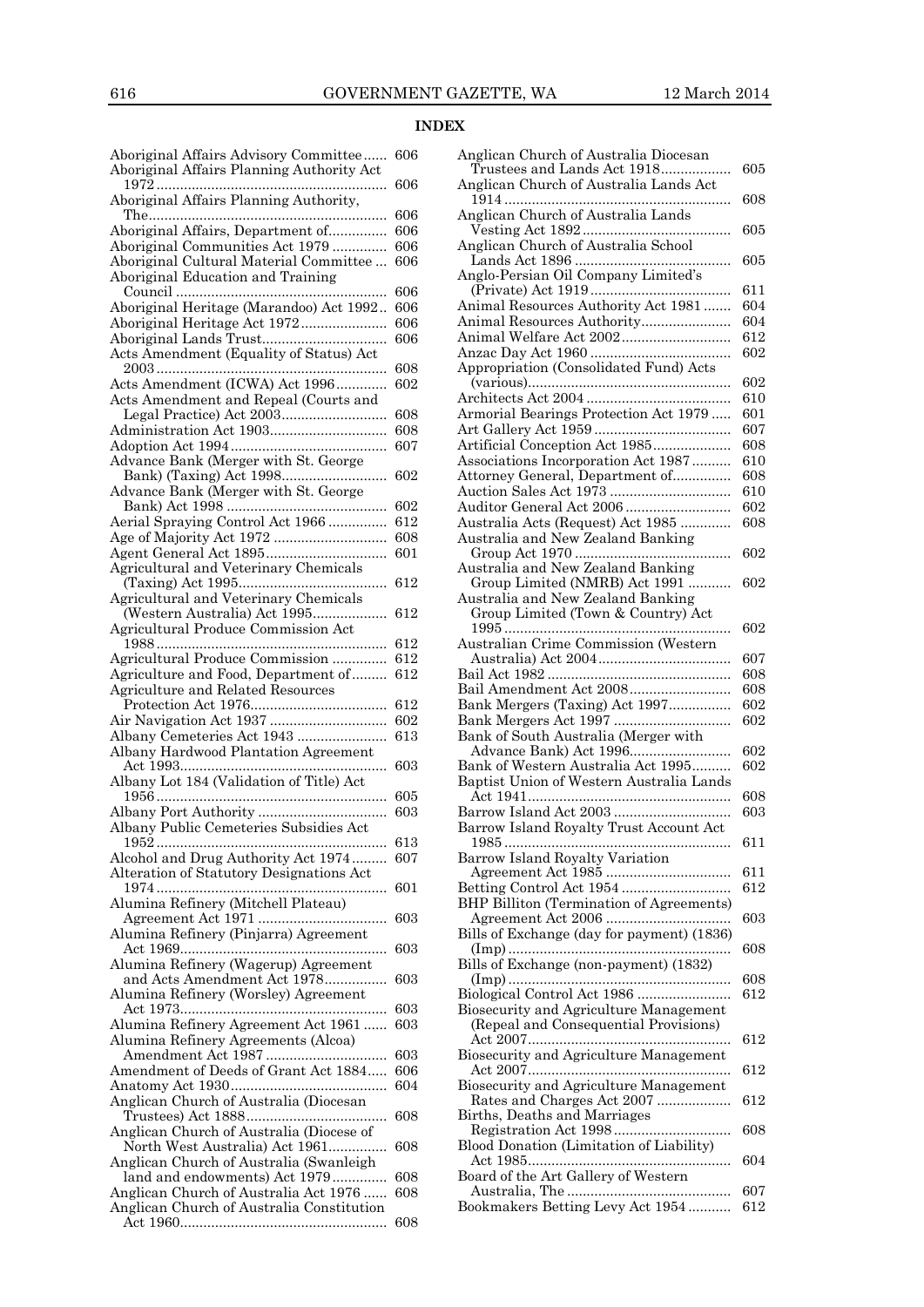| Botanic Gardens and Parks Authority Act                                 |            |
|-------------------------------------------------------------------------|------------|
| Botanic Gardens and Parks Authority                                     | 614<br>614 |
| British Imperial Oil Company, Limited                                   |            |
|                                                                         | 611<br>603 |
| Browse (Land) Agreement Act 2012                                        | 605        |
|                                                                         | 610        |
| Building and Construction Industry                                      | 605        |
| Building and Construction Industry                                      |            |
| Training Fund and Levy Collection Act                                   | 605        |
| Building and Construction Industry                                      |            |
|                                                                         | 605        |
| Building Services (Complaint Resolution                                 | 610        |
| and Administration) Act 2011                                            | 610        |
| Building Services (Registration) Act 2011                               | 610        |
| Building Services Board<br>Building Services Levy Act 2011              | 610<br>610 |
|                                                                         | 612        |
| Bunbury Harbour (East Perth - Bunbury)                                  |            |
| Bunbury Port Authority                                                  | 603<br>603 |
| Bunbury Treefarm Project Agreement Act                                  |            |
| Bunbury Water Board (Aqwest Bunbury                                     | 603        |
|                                                                         | 615        |
|                                                                         | 612        |
| Business Names (Commonwealth Powers)                                    | 614        |
|                                                                         | 610        |
|                                                                         | 610        |
| Busselton Cemetery Act 1944<br>Busselton Water Board                    | 613<br>615 |
| Cambridge Endowment Lands Act 1920                                      | 605        |
| Canning Lands Revestment Act 1954                                       | 605        |
| Caravan Parks and Camping Grounds Act                                   | 613        |
|                                                                         | 614        |
| Carnarvon Electric Lighting Act 1924                                    | 614<br>614 |
| Casino (Burswood Island) Agreement Act                                  |            |
|                                                                         | 612        |
|                                                                         | 612<br>614 |
| Caves House Disposal Act 1965                                           | 605        |
| Cement Works (Cockburn Cement                                           | 603        |
| Limited) Agreement Act 1971                                             | 614        |
| Charitable Collections Act 1946                                         | 610        |
| Charitable Trusts Act 1962<br>Chattel Securities Act 1987               | 608<br>610 |
| Chemistry Centre (WA) Act 2007                                          | 604        |
|                                                                         | 604        |
| Chevron-Hilton Hotel Agreement Act 1960<br>Child Care Services Act 2007 | 605<br>614 |
| Child Protection and Family Support,                                    |            |
|                                                                         | 607        |
| Child Support (Adoption of Laws) Act                                    | 608        |
| Children and Community Services Act                                     |            |
| Children's Court of Western Australia Act                               | 607        |
| 1988                                                                    | 608        |
| Children's Court of Western Australia                                   | 610        |
| Choice of Law (Limitation Periods) Act                                  | 608        |
| Churches of Christ, Scientist,                                          |            |
|                                                                         | 610        |
| City of Fremantle (Free Literary Institute)                             | 614        |

| City of Fremantle and Town of East<br>Fremantle Trust Funds Act 1961 | 614        |
|----------------------------------------------------------------------|------------|
|                                                                      |            |
| City of Perth (Lathlain Park Reserves) Act                           | 605        |
|                                                                      |            |
| City of Perth (Leederville Park Lands) Act                           |            |
| City of Perth Improvement Act 1913                                   | 605<br>614 |
| City of Perth Restructuring Act 1993                                 | 614        |
|                                                                      |            |
| Civil Aviation (Carriers' Liability) Act                             |            |
|                                                                      | 602        |
| Civil Judgments Enforcement Act 2004                                 | 608        |
|                                                                      | 608        |
| Civil Procedure Act 1833 (Imperial)                                  | 608        |
| Classification (Publications, Films and                              |            |
| Computer Games) Enforcement Act                                      |            |
|                                                                      | 608        |
| Coal Industry Superannuation Act 1989                                | 612        |
| Coal Industry Superannuation Board                                   | 612        |
| Coal Industry Tribunal of Western                                    |            |
|                                                                      | 611        |
| Coal Miners' Welfare Act 1947                                        | 611        |
| Coal Miners' Welfare Board of Western                                |            |
|                                                                      | 612        |
| Colleges established under Vocational                                |            |
| Education and Training Act 1996 Part 5.                              | 605        |
| Collie Coal (Griffin) Agreement Act 1979                             | 603        |
| Collie Coal (Western Collieries)                                     |            |
|                                                                      | 603        |
| Collie Hardwood Plantation Agreement                                 |            |
|                                                                      | 603        |
| Collie-Cardiff Railway Act 1951                                      | 603        |
|                                                                      | 612        |
| Combat Sports Commission                                             | 612        |
| Commerce, Department of                                              | 610        |
| Commercial Arbitration Act 2012                                      | 608        |
| Commercial Tenancy (Retail Shops)                                    |            |
|                                                                      | 610        |
| Commission for Occupational Safety and                               |            |
|                                                                      |            |
|                                                                      | 611        |
| Commissioner for Children and Young                                  |            |
|                                                                      | 608        |
| Commissioner for Children and Young                                  |            |
|                                                                      | 610        |
| Commissioner for Equal Opportunity                                   | 610        |
| Commissioner of Main Roads                                           | 603        |
| Commonwealth Heads of Government                                     |            |
| Meeting (Special Powers) Act 2011                                    | 607        |
| Commonwealth Places (Administration of                               |            |
|                                                                      | 608        |
| Commonwealth Places (Mirror Taxes                                    |            |
|                                                                      | 613        |
| Commonwealth Powers (De Facto                                        |            |
|                                                                      | 608        |
| Community Protection (Offender                                       |            |
|                                                                      | 607        |
| Companies (Administration) Act 1982                                  | 608        |
| Competition Policy Reform (Taxing) Act                               |            |
|                                                                      | 610        |
| Competition Policy Reform (Western                                   |            |
|                                                                      | 610        |
| Conservation and Land Management Act                                 |            |
|                                                                      | 614        |
| Conservation Commission of Western                                   | 614        |
|                                                                      |            |
| Conspiracy and Protection of Property Act                            | 610        |
|                                                                      | 601        |
| Constitution Acts Amendment Act 1899                                 | 601        |
|                                                                      |            |
| Constitutional Powers (Coastal Waters)                               | 608        |
| Construction Contracts Act 2004                                      | 610        |
| Construction Industry Long Service Leave                             |            |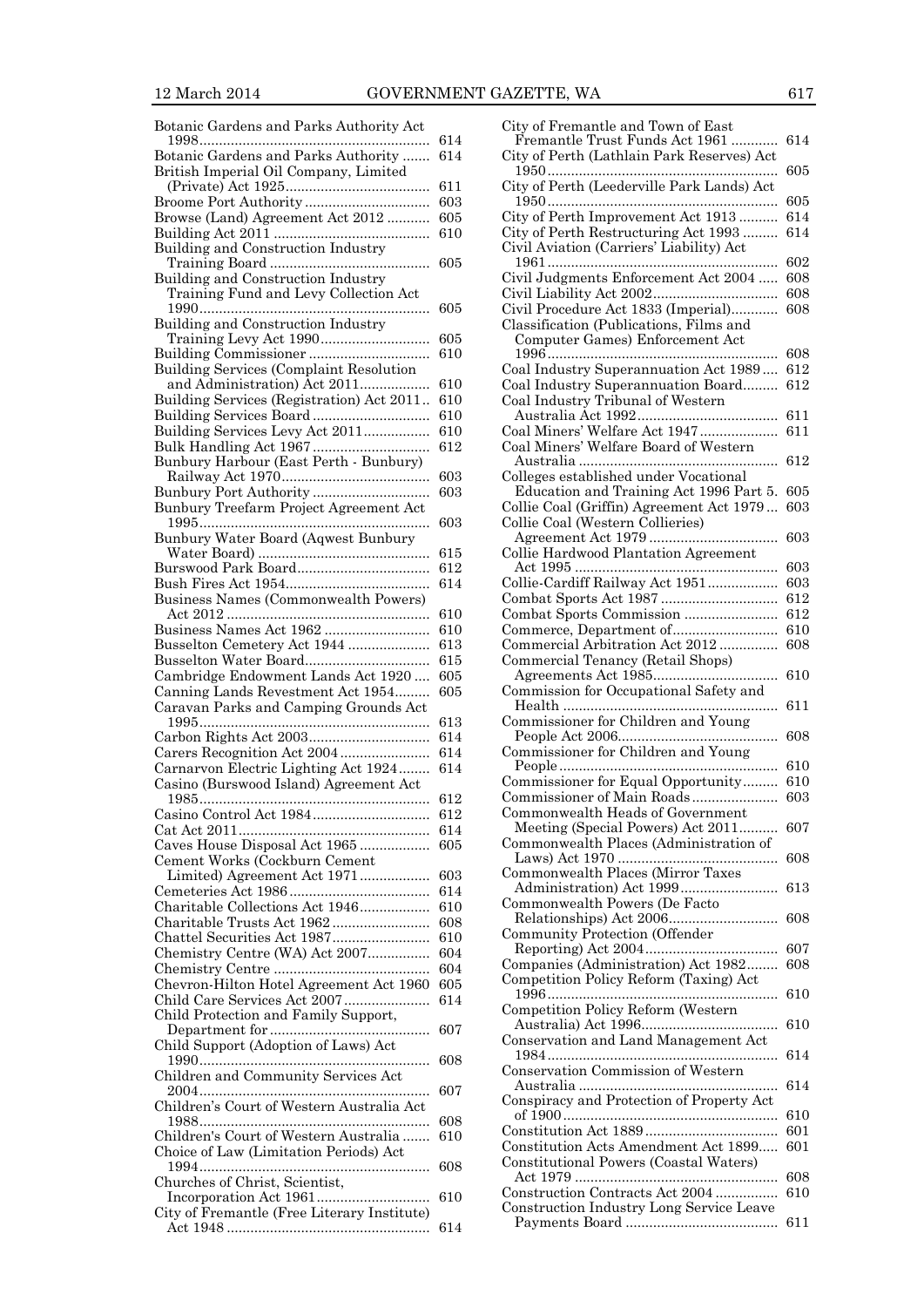| Construction Industry Portable Paid Long                                           |            |
|------------------------------------------------------------------------------------|------------|
| Service Leave Act 1985                                                             | 610        |
|                                                                                    | 610        |
| Contaminated Sites Act 2003                                                        | 614        |
| Control of Vehicles (Off-road Areas) Act                                           | 614        |
| Coogee-Kwinana (Deviation) Railway Act                                             |            |
|                                                                                    | 603        |
| Coogee-Kwinana Railway Act 1952                                                    | 603        |
| Co-operative Schemes (Administrative                                               |            |
|                                                                                    | 608        |
|                                                                                    | 610<br>608 |
| Corporations (Administrative Actions) Act                                          |            |
|                                                                                    | 608        |
| Corporations (Ancillary Provisions) Act                                            |            |
|                                                                                    | 608        |
| Corporations (Commonwealth Powers) Act                                             |            |
|                                                                                    | 608        |
| Corporations (Consequential<br>Amendments) Act (No. 3) 2003                        | 608        |
| Corporations (Taxing) Act 1990                                                     | 608        |
| Corporations (Western Australia) Act 1990                                          | 608        |
| Corrective Services, Department of                                                 | 615        |
| Corruption and Crime Commission Act                                                |            |
|                                                                                    | 610        |
| Corruption and Crime Commission                                                    |            |
| Amendment and Repeal Act 2003<br>Corruption and Crime Commission                   | 610<br>610 |
| Country Areas Water Supply Act 1947                                                | 615        |
| Country High School Hostels Authority                                              |            |
|                                                                                    | 606        |
| Country High School Hostels Authority                                              | 606        |
|                                                                                    | 612        |
| Country Housing Authority                                                          | 612        |
| Court Security and Custodial Services Act                                          |            |
|                                                                                    |            |
|                                                                                    | $^{615}$   |
| Courts and Tribunals (Electronic<br>Processes Facilitation) Act 2013               | 608        |
| Credit (Administration) Act 1984                                                   | 610        |
| Credit (Commonwealth Powers)                                                       |            |
| (Transitional and Consequential                                                    |            |
|                                                                                    | 610        |
| Credit (Commonwealth Powers) Act 2010                                              | 610<br>610 |
|                                                                                    | 604        |
|                                                                                    | 608        |
| Criminal and Found Property Disposal Act                                           |            |
|                                                                                    | 607        |
|                                                                                    | 608        |
| Criminal Code Act Compilation Act 1913                                             | 608<br>608 |
| Criminal Injuries Compensation Act 2003.<br>Criminal Investigation (Covert Powers) |            |
|                                                                                    | 607        |
| Criminal Investigation (Extra-territorial                                          |            |
|                                                                                    | 608        |
| Criminal Investigation (Identifying                                                | 607        |
|                                                                                    | 607        |
| Criminal Investigation Act 2006<br>Criminal Law (Mentally Impaired                 |            |
|                                                                                    | 608        |
| Criminal Organisations Control Act 2012                                            | 608        |
| Criminal Procedure Act 2004                                                        | 608        |
| Criminal Property Confiscation                                                     | 608        |
| (Consequential Provisions) Act 2000<br>Criminal Property Confiscation Act 2000     | 608        |
| Cross-border Justice Act 2008                                                      | 608        |
|                                                                                    | 608        |
| Culture and the Arts, Department of                                                | 607        |
| Curriculum Council (Fees and Charges)                                              |            |
| Curtin University of Technology Act 1966                                           | 606<br>606 |

| Curtin University of Technology                                                  | 606        |
|----------------------------------------------------------------------------------|------------|
| Damage by Aircraft Act 1964                                                      | 602        |
|                                                                                  |            |
|                                                                                  | 603        |
| Dampier Solar Salt Industry Agreement                                            |            |
|                                                                                  | 603        |
| Dampier to Bunbury Pipeline Act 1997                                             | 613        |
| Dangerous Goods Safety Act 2004                                                  | 611        |
|                                                                                  |            |
| Dangerous Sexual Offenders Act 2006                                              | 608        |
| Dangerous Sexual Offenders Act 2006                                              | 615        |
| Dardanup Pine Log Sawmill Agreement                                              |            |
|                                                                                  | 603        |
|                                                                                  |            |
| Daylight Saving Act 2006                                                         | 601        |
| Debt Collectors Licensing Act 1964                                               | 610        |
| Debts Recovery Act 1830 (Imp)                                                    | 608        |
| Debts Recovery Act 1839 (Imp)                                                    | 608        |
|                                                                                  |            |
| Decimal Currency Act 1965                                                        | 610        |
|                                                                                  | 608        |
| Deodands abolition 1846 (Imp)                                                    | 608        |
| Deputy Governor's Powers Act 1911                                                | 601        |
|                                                                                  |            |
| Diamond (Argyle Diamond Mines Joint                                              |            |
| Venture) Agreement Act 1981                                                      | 603        |
| Director of Public Prosecutions Act 1991                                         | 610        |
| Disability Services Act 1993                                                     | 607        |
|                                                                                  |            |
| Disability Services Commission                                                   | 607        |
| Discharged Servicemen's Badges Act 1967                                          | 601        |
| Disposal of Uncollected Goods Act 1970                                           | 610        |
| Distress for Rent Abolition Act 1936                                             | 610        |
|                                                                                  |            |
| District Court of Western Australia Act                                          |            |
|                                                                                  | 608        |
| District Court of Western Australia                                              | 610        |
| Dividing Fences Act 1961                                                         | 610        |
|                                                                                  |            |
|                                                                                  | 614        |
|                                                                                  | 614        |
|                                                                                  | 608        |
| Dongara - Eneabba Railway Act 1974                                               | 603        |
| Door to Door Trading Act 1987                                                    | 610        |
|                                                                                  |            |
| Dower amendment (1833) (Imp)                                                     | 608        |
|                                                                                  | 613        |
| East Carey Park Land Vesting Act 1957                                            | 605        |
| Economic Regulation Authority Act 2003                                           | 602        |
|                                                                                  |            |
| Economic Regulation Authority                                                    | 602        |
| Edith Cowan University Act 1984                                                  | 606        |
| Edith Cowan University Act 1984                                                  | 606        |
| Edith Cowan University                                                           | 606        |
|                                                                                  |            |
| <b>Education and Care Services National</b>                                      |            |
|                                                                                  | 614        |
| <b>Education Service Providers (Full Fee</b>                                     |            |
| Overseas Students) Registration Act                                              |            |
|                                                                                  | 606        |
|                                                                                  |            |
| Education Services, Department of                                                | 606        |
| Education, Department of                                                         | 606        |
| Election of Senators Act 1903                                                    | 601        |
|                                                                                  | 606        |
|                                                                                  |            |
|                                                                                  | 610        |
| Electricity Corporations Act 2005                                                | 613        |
| Electricity Generation Corporation                                               | 613        |
| Electricity Industry Act 2004                                                    | 613        |
|                                                                                  | 602        |
| Electricity Industry Act 2004                                                    |            |
| Electricity Networks Corporation                                                 | 613        |
| Electricity Retail Corporation                                                   | 613        |
| Electricity Transmission and Distribution                                        |            |
| Systems (Access) Act 1994                                                        | 613        |
|                                                                                  |            |
| Electronic Transactions Act 2011                                                 | 608        |
| Emergency Management Act 2005                                                    | 615        |
| Emergency Services Levy Act 2002                                                 | 615        |
| <b>Employers Indemnity Policies (Premium</b>                                     |            |
|                                                                                  | 611        |
|                                                                                  |            |
| Employers' Indemnity Supplementation                                             |            |
|                                                                                  |            |
|                                                                                  | 611        |
|                                                                                  | 610        |
| Employment Agents Act 1976                                                       |            |
| Employment Dispute Resolution Act 2008<br>Energy Arbitration and Review Act 1998 | 610<br>613 |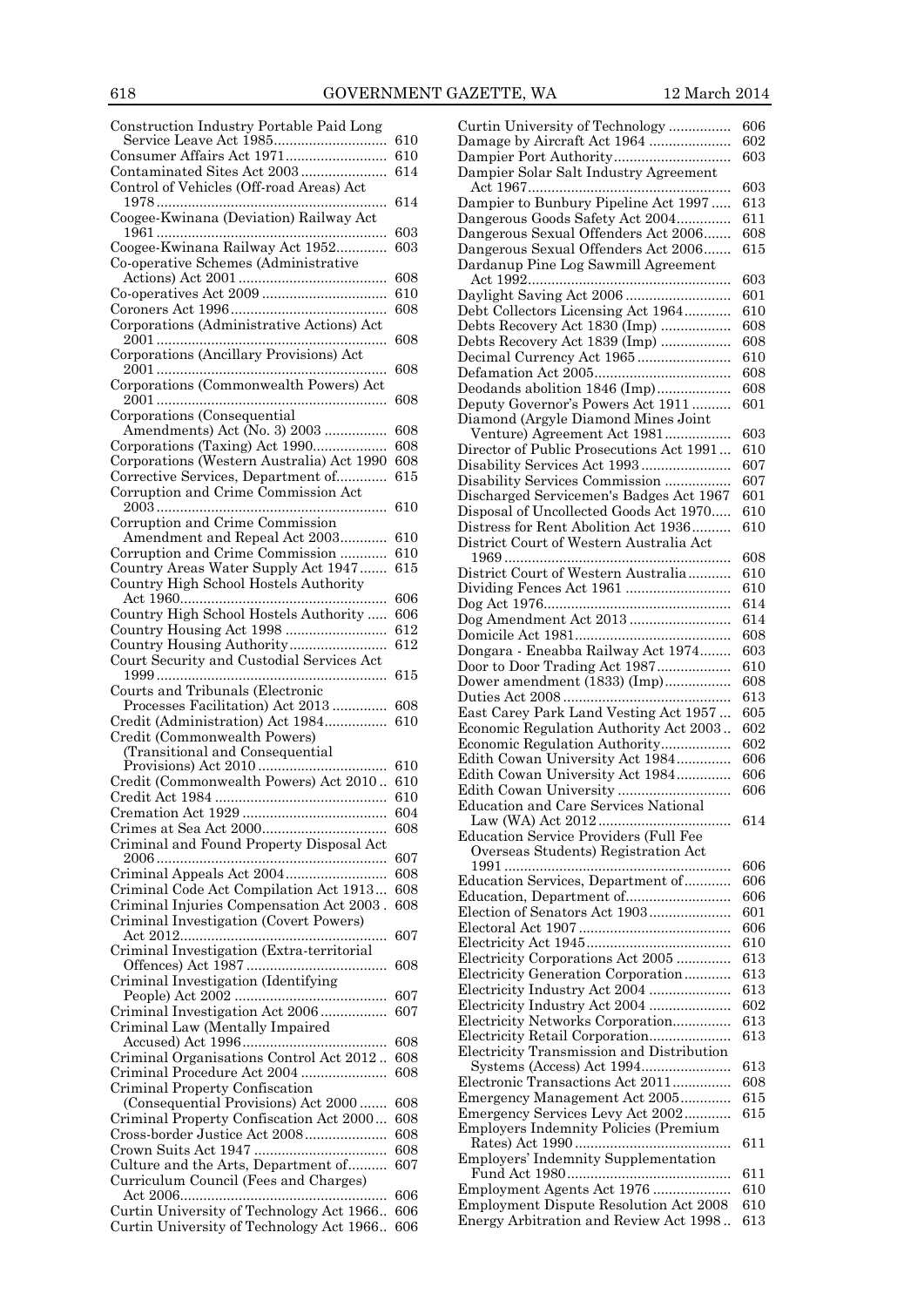Energy Coordination Act 1994 .................... 613 Energy Coordination Act 1994 .................... 611 Energy Corporations (Transitional and

| Consequential Provisions) Act 1994          | 613 |
|---------------------------------------------|-----|
| Energy Operators (Powers) Act 1979          | 613 |
|                                             | 611 |
| Energy Safety Levy Act 2006                 | 611 |
| Environment Regulation, Department of       | 614 |
| Environmental Protection (Landfill) Levy    |     |
|                                             | 614 |
| Environmental Protection Act 1986           | 614 |
| Environmental Protection Authority          | 614 |
|                                             |     |
| Equal Opportunity Act 1984                  | 610 |
| Equal Opportunity Act 1984                  | 601 |
| Escheat (Procedure) Act 1940                | 608 |
| Escheat and forfeiture of real and personal |     |
|                                             | 608 |
| Esperance Port Authority                    | 603 |
| Evaporites (Lake Macleod) Agreement Act     |     |
|                                             | 603 |
|                                             | 608 |
|                                             | 601 |
|                                             | 608 |
| Exotic Diseases of Animals Act 1993         | 612 |
|                                             | 608 |
|                                             | 608 |
|                                             |     |
|                                             | 608 |
| Factors Acts Amendment Act 1878             | 608 |
|                                             | 611 |
|                                             | 611 |
| Family Court (Orders of Registrars) Act     |     |
|                                             | 608 |
|                                             | 608 |
| Family Court of Western Australia           | 610 |
| Family Legislation Amendment Act 2006       | 608 |
| Family Provision Act 1972                   | 608 |
| Fatal Accidents Act 1959                    | 608 |
| Federal Courts (State Jurisdiction) Act     |     |
|                                             |     |
|                                             |     |
|                                             | 608 |
| Finance Brokers Control Act 1975            | 611 |
|                                             | 613 |
| Financial Agreement Act 1928                | 602 |
| Financial Agreement Act 1995                | 602 |
| Financial Management (Transitional          |     |
|                                             | 602 |
| Financial Management Act 2006               | 602 |
| <b>Financial Relations Agreement</b>        |     |
| (Consequential Provisions) Act 1999         | 602 |
| Financial Transaction Reports Act 1995 608  |     |
| Fines, Penalties and Infringement Notices   |     |
|                                             | 608 |
|                                             |     |
| Fiona Stanley Hospital Construction         |     |
|                                             | 602 |
| Fire and Emergency Services Act 1998        | 615 |
| Fire and Emergency Services Authority of    |     |
| Western Australia (Consequential            |     |
|                                             | 615 |
| Fire and Emergency Services                 |     |
| Superannuation Act 1985                     | 615 |
| Fire and Emergency Services                 |     |
| Superannuation Board                        | 615 |
| Fire and Emergency Services, Department     |     |
|                                             | 614 |
|                                             | 615 |
|                                             | 607 |
| First Home Owner Grant Act 2000             | 613 |
| First Home Owner Grant Amendment Act        |     |
|                                             | 613 |
| Fish Resources Management Act 1994          | 613 |
| Fisheries Adjustment Schemes Act 1987       | 613 |

| Fishing and Related Industries                                                     |            |
|------------------------------------------------------------------------------------|------------|
| Compensation (Marine Reserves) Act                                                 | $^{613}$   |
| Fishing Industry Promotion Training and                                            |            |
| Management Levy Act 1994                                                           | 613        |
| Fitzgerald Street Bus Bridge Act 1991<br>Fluoridation of Public Water Supplies Act | 606        |
|                                                                                    | 604        |
|                                                                                    | 604        |
| Forest Products Act 2000                                                           | 615        |
| Forest Products Commission                                                         | 615        |
| Forrest Place and City Station<br>Development Act 1985                             | 606        |
| Freedom of Information Act 1992                                                    | 610        |
| Freemasons' Property Act 1956                                                      | 609        |
| Fremantle Buffalo Club (Incorporated) Act                                          |            |
| Fremantle City Council Lands Act 1929                                              | 611<br>605 |
| Fremantle Endowment Lands Act 1918                                                 | 614        |
| Fremantle Endowment Lands Act 1929                                                 | 605        |
| Fremantle Improvement Act 1913                                                     | 614        |
| Fremantle Port Authority                                                           | 603        |
| Fremantle Reserves Surrender Act 1912<br>Fuel, Energy and Power Resources Act      | 605        |
|                                                                                    | $^{613}$   |
| Gaming and Betting (Contracts and                                                  |            |
|                                                                                    | 612        |
| Gaming and Wagering Commission                                                     | 612        |
| (Continuing Lotteries Levy) Act 2000<br>Gaming and Wagering Commission Act         |            |
| .                                                                                  | 612        |
| Gaming and Wagering Commission of                                                  |            |
|                                                                                    | 612        |
| Gas Corporation (Business Disposal) Act                                            | 613        |
| Gas Services Information Act 2012                                                  | 613        |
|                                                                                    | 611        |
| Gas Supply (Gas Quality Specifications)                                            |            |
|                                                                                    | 613        |
| Gas Supply (Gas Quality Specifications)                                            | 611        |
| Gascoyne Development Commission                                                    | 605        |
| Gender Reassignment Act 2000                                                       | 609        |
|                                                                                    | 612        |
| Genetically Modified Crops Free Areas Act                                          | 612        |
| Geraldton Agricultural and Horticultural                                           |            |
|                                                                                    | 605        |
| Geraldton Foreshore and Marina                                                     |            |
| Development Act 1990<br>Geraldton Port Authority                                   | 605<br>603 |
| Geraldton Sailors and Soldiers' Memorial                                           |            |
| <b>Institute (Trust Property Disposition)</b>                                      |            |
|                                                                                    | 605        |
| Geraldton Sailors and Soldiers' Memorial                                           | 605        |
| Geraldton Sailors and Soldiers' Memorial                                           |            |
|                                                                                    | 605        |
| Geraldton Sailors and Soldiers' Memorial                                           |            |
| Institute Lands Vesting Act 1933                                                   | 605<br>601 |
| Gold Corporation Act 1987                                                          | 601        |
| Goldfields Gas Pipeline Agreement Act                                              |            |
|                                                                                    | 603        |
| Goldfields-Esperance Development                                                   |            |
| Government Agreements Act 1979                                                     | 605<br>603 |
| Government Employees Superannuation                                                |            |
|                                                                                    | 602        |
| Government Employees' Housing Act 1964                                             | 612        |
| Government Financial Responsibility Act                                            | 602        |
|                                                                                    |            |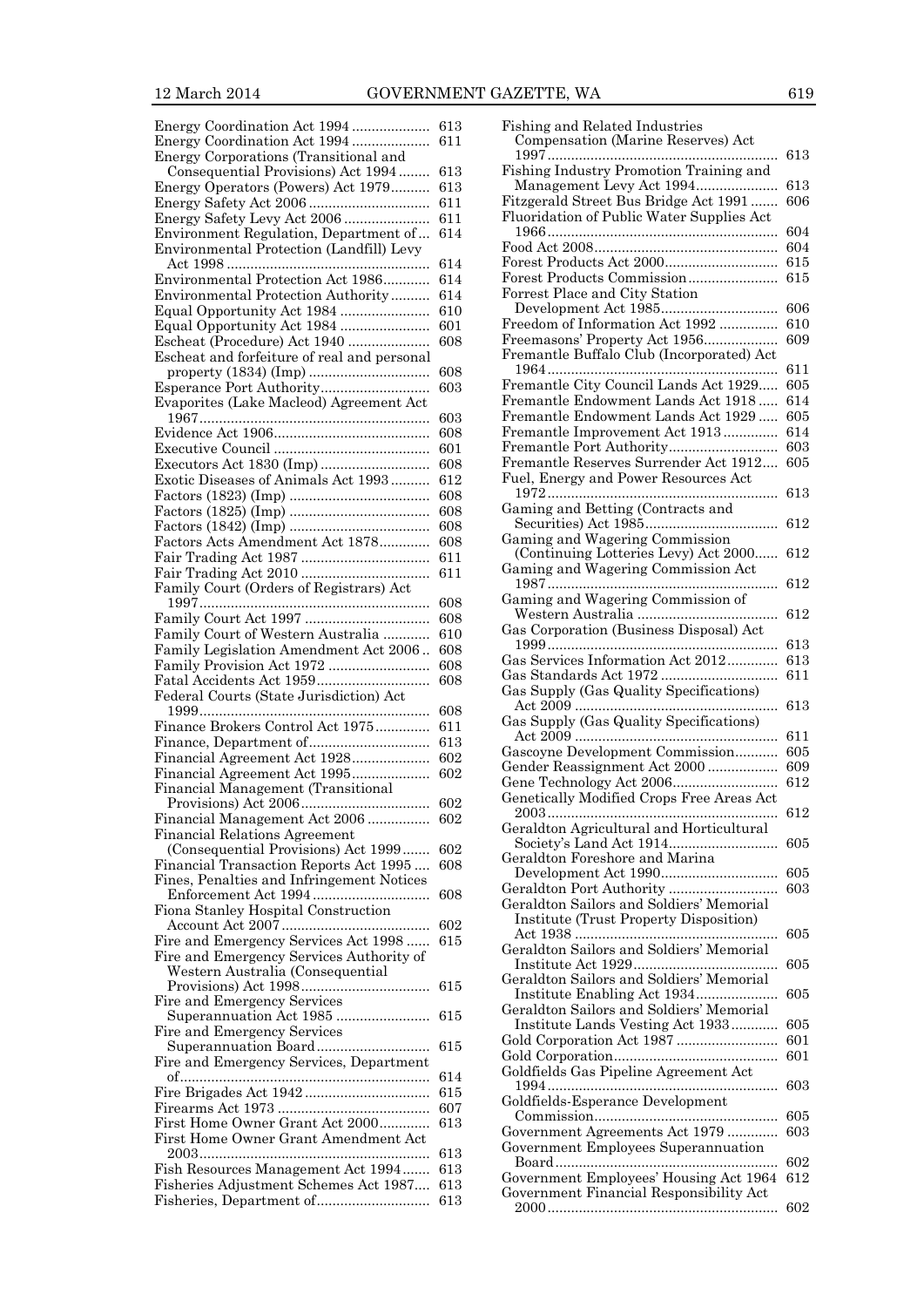| Government Railways Act 1904 603           |     | Iron Ore (  |
|--------------------------------------------|-----|-------------|
| Governor's Establishment Act 1992          | 601 | Agreeme     |
| Governor's Establishment                   |     | Iron Oro0   |
| Great Southern Development Commission. 605 |     | Act 1963    |
|                                            | 611 | Iron Ore (1 |
| Guardianship and Administration Act        |     | 1992        |
|                                            | 609 | Iron Ore (  |
| Guildford Cemeteries Act 1936              | 614 | 1991        |
| Guildford Old Cemetery (Lands              |     | Iron Ore (1 |
|                                            | 614 | Authoris    |
|                                            | 606 | Iron Ore (1 |
| Harbours and Jetties Act 1928              | 602 | 1972        |
|                                            | 604 | Iron Ore (  |
| Health and Disability Services             |     | Act 1964    |
|                                            | 605 | Iron Ore (1 |
| Health and Disability Services Complaints  |     | 1964        |
|                                            | 605 | Iron Ore (1 |
| Health Legislation Administration Act      |     | Authoris    |
|                                            | 604 | Iron Ore (1 |
| Health Practitioner Regulation National    |     | Authoris    |
|                                            | 604 | Iron Ore (1 |
|                                            |     | Iron Ore (' |
| Health Professionals (Special Events       |     | Iron Ore (  |
|                                            | 604 | 1996        |
| Health Services (Quality Improvement)      |     | Iron Ore F  |
|                                            | 604 | Agreeme     |
|                                            | 604 | Jennacubl   |
| Heritage Council of Western Australia      | 614 |             |
| Heritage of Western Australia Act 1990     | 614 | (Incorpo    |
|                                            | 606 | Jetties Act |
| Highways (Liability for Straying Animals)  |     | Judges' Re  |
|                                            | 609 | Judges' Sa  |
|                                            | 611 | Judgment    |
| Home Building Contracts Act 1991           | 611 | Judgment    |
| Hope Valley-Wattleup Redevelopment Act     |     | Juries Act  |
|                                            | 607 | Jurisdictic |
|                                            | 604 | 1987        |
| Hospitals and Health Services Act 1927     | 604 | Justices of |
|                                            | 612 | Kambalda    |
|                                            | 612 | Facilitie   |
|                                            | 612 | Corpora     |
| Human Reproductive Technology Act 1991     | 604 | Keep Aust   |
| Human Tissue and Transplant Act 1982       | 604 | Kimberley   |
| Imperial Act Adopting Ordinance 1847       | 609 | Kojonup C   |
| Imperial Acts Adopting Act 1836            | 609 | Kwinana l   |
| Imperial Acts Adopting Act 1844            | 609 | Kwinana-l   |
| Imperial Acts Adopting Ordinance 1849 609  |     | Act 1961    |
|                                            |     | Kwinana-l   |
| Imperial Acts Adopting Ordinance 1867      | 609 | Extensio    |
| Independent Market Operator                | 613 | Labour Re   |
| Indian Ocean Territories (Administration   |     | Lake Lefro  |
|                                            | 601 | Railway     |
|                                            | 612 |             |
| Industrial Lands (CSBP & Farmers Ltd.)     |     |             |
|                                            |     | Land Adm    |
|                                            | 604 | Land Adm    |
| Industrial Lands (Kwinana) Agreement       |     | Land Bour   |
|                                            | 604 | Land Infoi  |
| Industrial Lands (Kwinana) Railway Act     |     | Land Tax    |
|                                            | 603 | Land Tax .  |
| Industrial Relations Act 1979              | 611 | Land Valu   |
| Industry and Technology Development Act    |     | Land Valu   |
|                                            | 611 | Landcare '  |
| Infants' Property Act 1830 (Imp)           | 609 | Lands, De   |
| Inheritance Amendment (1833) (Imp)         | 609 | Law Refor   |
| Inspector of Custodial Services Act 2003   | 615 | $1951$      |
| Inspector of Custodial Services            | 615 | Law Refor   |
| Insurance Commission of Western            |     | Tortfeas    |
|                                            | 602 | Law Refor   |
| Insurance Commission of Western            |     | Act 1941    |
|                                            | 602 | Law Refor   |
|                                            | 609 | Law Refor   |
| Iron Ore (Channar Joint Venture)           |     | Law Refor   |
| Agreement Act 1987<br>.                    | 604 | Australi    |
| Iron Ore (FMG Chichester Pty Ltd)          |     | Law Repor   |

| Iron Ore (Goldsworthy - Nimingarra)          |            |
|----------------------------------------------|------------|
|                                              | 604        |
| Iron Of Of Hamersley Range) Agreement        |            |
|                                              | 604        |
| Iron Ore (Hope Downs) Agreement Act          |            |
|                                              | 604        |
| Iron Ore (Marillana Creek) Agreement Act     |            |
|                                              | 604        |
| Iron Ore (McCamey's Monster) Agreement       |            |
|                                              | 604        |
| Iron Ore (Mount Bruce) Agreement Act         |            |
|                                              | 604        |
| Iron Ore (Mount Goldsworthy) Agreement       |            |
|                                              | 604        |
|                                              |            |
| Iron Ore (Mount Newman) Agreement Act        |            |
|                                              | 604        |
| Iron Ore (Murchison) Agreement               |            |
|                                              | 604        |
| Iron Ore (Rhodes Ridge) Agreement            |            |
|                                              | 604        |
| Iron Ore (Robe River) Agreement Act 1964     | 604        |
| Iron Ore (Wittenoom) Agreement Act 1972      | 604        |
| Iron Ore (Yandicoogina) Agreement Act        |            |
|                                              | 604        |
| Iron Ore Processing (Mineralogy Pty. Ltd.)   |            |
|                                              | 604        |
| Jennacubbine Sports Council                  |            |
|                                              | 605        |
|                                              | 602        |
| Judges' Retirement Act 1937                  | 609        |
| Judges' Salaries and Pensions Act 1950       | 602        |
| Judgments Act 1839 (Imp)                     | 609        |
| Judgments Act 1855 (Imp)                     | 609        |
|                                              | 609        |
| Jurisdiction of Courts (Cross - vesting) Act |            |
|                                              |            |
|                                              | 609        |
|                                              |            |
| Justices of the Peace Act 2004               | 609        |
| Kambalda Water and Wastewater                |            |
| Facilities (Transfer to Water                | 604        |
|                                              | 614        |
| Keep Australia Beautiful Council (W.A.)      | 605        |
| Kimberley Development Commission             | 614        |
| Kojonup Cemetery Act 1928                    |            |
| Kwinana Loop Railway Act 1968                | 603        |
| Kwinana-Mundijong-Jarrahdale Railway         |            |
| Act 1961                                     | 603        |
| Kwinana-Mundijong-Jarrahdale Railway         |            |
|                                              | 603        |
| Labour Relations Reform Act 2002             | 611        |
| Lake Lefroy (Coolgardie-Esperance Wharf)     |            |
|                                              | 603        |
| Land Administration Act 1997                 | 605        |
| Land Administration Amendment 2000           | 605        |
| Land Boundaries Act 1841                     | 606        |
| Land Information Authority Act 2006          | 606        |
|                                              | 613        |
| Land Tax Assessment Act 2002                 | 613        |
| Land Valuers Licensing Act 1978              | 611        |
| Land Valuers Licensing Board                 | 611        |
|                                              | $^{613}$   |
|                                              | 605        |
| Law Reform (Common Employment) Act           |            |
|                                              | 611        |
| Law Reform (Contributory Negligence and      |            |
| Tortfeasors' Contribution) Act 1947          | 609        |
| Law Reform (Miscellaneous Provisions)        |            |
|                                              | 609        |
| Law Reform (Statute of Frauds) Act 1962.     | 609        |
| Law Reform Commission Act 1972               | $_{610}$   |
| Law Reform Commission of Western             |            |
|                                              | 610<br>609 |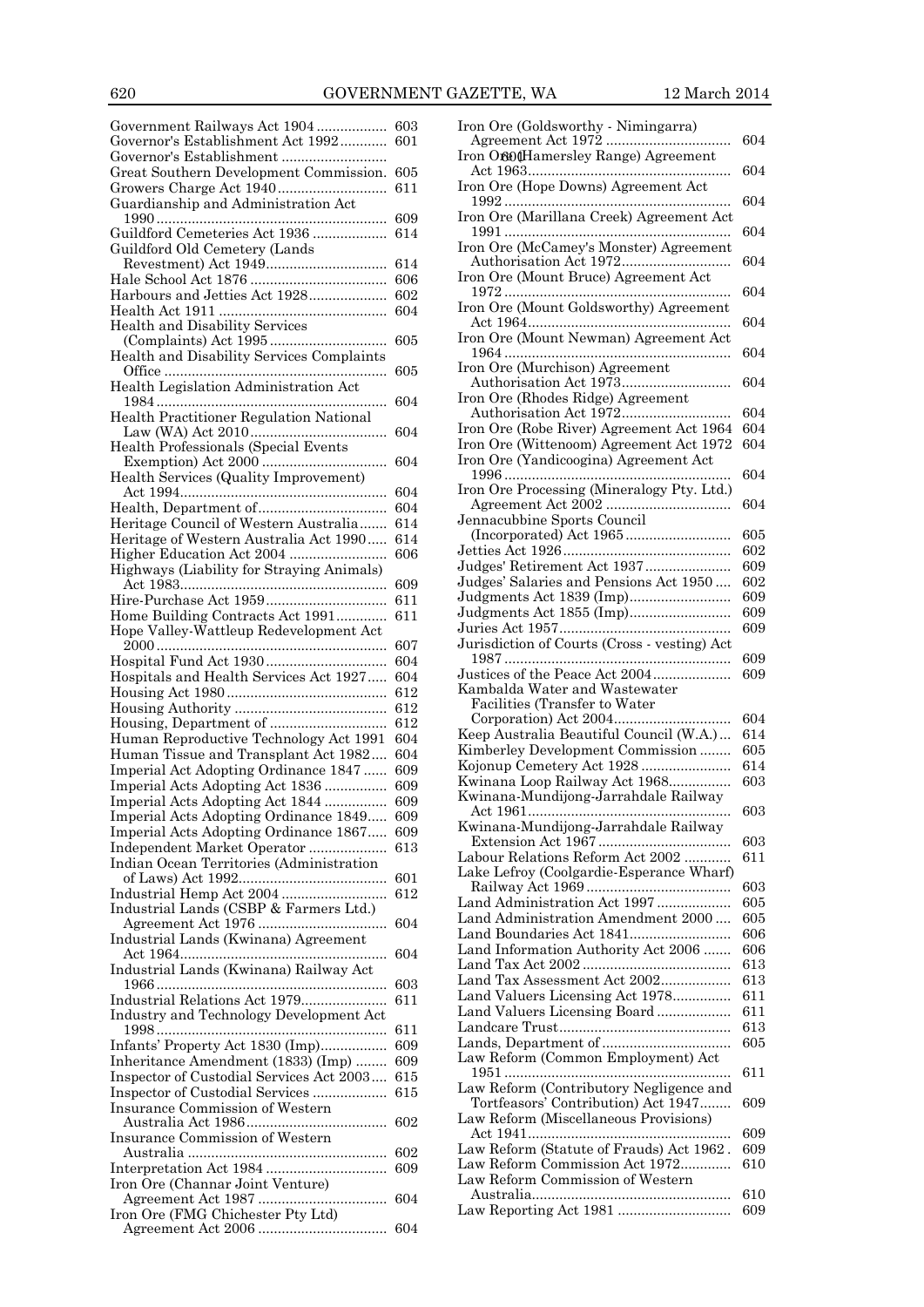| Law Society Public Purposes Trust Act                                                |     |
|--------------------------------------------------------------------------------------|-----|
|                                                                                      | 609 |
| Legal Aid Commission Act 1976<br>Legal Aid Commission of Western                     | 610 |
|                                                                                      | 610 |
| Legal Contribution Trust                                                             | 610 |
|                                                                                      | 610 |
|                                                                                      | 607 |
| Legal Profession Act 2008                                                            | 609 |
| Legal Representation of Infants Act 1977<br>Leslie Solar Salt Industry Agreement Act | 609 |
| Library Board of Western Australia                                                   | 604 |
| Library Board of Western Australia Act                                               | 607 |
|                                                                                      | 607 |
| Licensed Surveyors Act 1909                                                          | 606 |
| Lights (Navigation Protection) Act 1938                                              | 602 |
|                                                                                      | 609 |
|                                                                                      | 609 |
| Limited Partnerships Act 1909                                                        | 611 |
|                                                                                      | 612 |
|                                                                                      | 612 |
|                                                                                      | 614 |
|                                                                                      | 602 |
| Loans (Co-operative Companies) Act 2004.<br><b>Local Government (Miscellaneous</b>   | 612 |
|                                                                                      | 614 |
| Local Government Act 1995<br>Local Government and Communities,                       | 614 |
|                                                                                      | 613 |
| Local Government Grants Act 1978<br>Local Health Authorities Analytical              | 614 |
|                                                                                      | 605 |
|                                                                                      | 611 |
| Lotteries Commission Act 1990                                                        | 601 |
|                                                                                      | 601 |
| Machinery of Government (Miscellaneous                                               | 601 |
| Machinery of Government (Planning and                                                |     |
| Infrastructure) Amendment Act 2002<br>Magistrates Court (Civil Proceedings) Act      | 607 |
|                                                                                      | 609 |
|                                                                                      | 609 |
|                                                                                      | 610 |
|                                                                                      | 603 |
| Major Events (Aerial Advertising) Act<br>.                                           | 612 |
| Mandurah Church Burial Ground Act                                                    | 614 |
| Marine and Harbours Act 1981                                                         | 602 |
| Marine Navigational Aids Act 1973                                                    | 602 |
| Marine Parks and Reserves Authority<br>Marine Parks and Reserves Scientific          | 614 |
|                                                                                      | 614 |
| Maritime Archaeology Act 1973<br>Maritime Fees and Charges (Taxing) Act              | 607 |
|                                                                                      | 602 |
| Marketing of Potatoes Act 1946                                                       | 612 |
| Marriage Act 1835 (Imp)<br>Members of Parliament (Financial                          | 609 |
| Mental Health (Consequential Provisions)                                             | 601 |
|                                                                                      | 607 |
| Mental Health Act 1996                                                               | 607 |
| Mental Health Commission                                                             | 607 |
| Mercantile Law Amendment Act 1856                                                    | 609 |
| Metric Conversion Act 1972                                                           | 611 |
| Metropolitan Arterial Drainage Act 1982                                              | 615 |
| Metropolitan Cemeteries Board                                                        | 614 |
| Metropolitan Redevelopment Authority                                                 |     |
|                                                                                      | 607 |

| Metropolitan Redevelopment Authority<br>Metropolitan Region Improvement Tax | 606        |
|-----------------------------------------------------------------------------|------------|
| Metropolitan Region Scheme (Fremantle)                                      | 607        |
| Metropolitan Water Supply, Sewerage,                                        | 607        |
|                                                                             | 615        |
| Mid West Development Commission                                             | 605        |
| Midland Junction-Welshpool Railway Act                                      | 603        |
| Mineral Sands (Beenup) Agreement Act                                        | 604        |
| Mineral Sands (Cooljarloo) Mining and<br>Processing Agreement Act 1988      | 604        |
| Mineral Sands (Eneabba) Agreement Act                                       |            |
| Minerals and Energy Research Act 1987                                       | 604<br>612 |
| Minerals and Energy Research Institute of                                   |            |
|                                                                             | 612        |
| Minerals Research Institute of Western                                      |            |
|                                                                             | 612        |
| Mines and Petroleum, Department of                                          | 611        |
| Mines Safety and Inspection Act 1994                                        | 611        |
| Minimum Conditions of Employment Act                                        | 611        |
| Mining (Validation and Amendment) Act                                       |            |
|                                                                             | 611        |
|                                                                             | 611        |
| Mining On Private Property Act 1898                                         | 611        |
| Mining Rehabilitation Fund Act 2012                                         | 611        |
| Ministers' Titles Act 1925                                                  | 601        |
| Miscellaneous Repeals Act 1991                                              | 609        |
|                                                                             | 607        |
| Morawa-Koolanooka Hills Railway Act                                         |            |
| Morley Shopping Centre Redevelopment                                        | 603        |
|                                                                             | 604        |
| Motor Vehicle (Third Party Insurance) Act                                   |            |
|                                                                             | 602        |
| Motor Vehicle Dealers Act 1973                                              | 611        |
| Motor Vehicle Drivers Instructors Act                                       | 602        |
| Motor Vehicle Industry Board                                                | 611        |
| Motor Vehicle Repairers Act 2003                                            | 611        |
| Murdoch University Act 1973                                                 | 606        |
| Murdoch University Act 1973                                                 | 606        |
| Murdoch University Planning Board Act                                       |            |
|                                                                             | 606        |
|                                                                             |            |
|                                                                             |            |
| Mutual Recognition (Western Australia)                                      | 606        |
|                                                                             | 607        |
| National Environment Protection Council                                     | 601        |
|                                                                             |            |
| (Western Australia) Act 1996                                                | 614        |
|                                                                             | 613        |
| National Gas Access (WA) Act 2009<br>National Health Funding Pool Act 2012  | 604        |
| National Trust of Australia (W.A.) Act                                      |            |
|                                                                             | 614        |
| National Trust of Australia (WA), The                                       | 614        |
| Native Mission Stations Act 1923                                            | 605        |
| Native Title (State Provisions) Act 1999                                    | 609        |
| Natural Gas (Canning Basin Joint                                            | 604        |
| Venture) Agreement Act 2013                                                 |            |
| New Tax System Price Exploitation Code                                      | 611        |
| New Tax System Price Exploitation Code                                      |            |
| (Western Australia) Act 1999                                                | 611        |
| Nickel (Agnew) Agreement Act 1974                                           | 604        |
| Nickel Refinery (BHP Billiton Nickel West                                   |            |
| Pty Ltd) (Termination of Agreements)                                        | 604        |
| North West Gas Development (Woodside)                                       |            |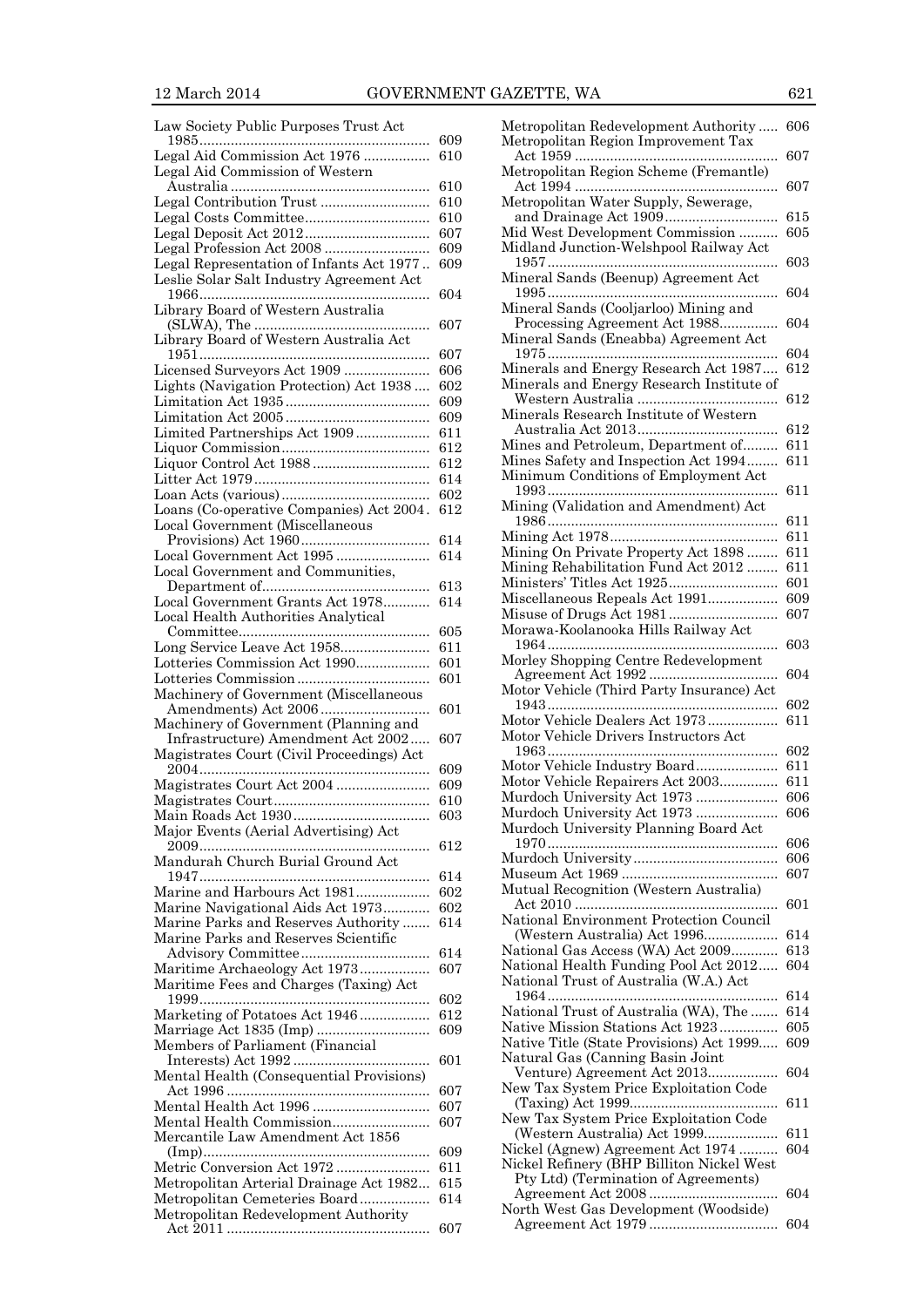|                                                                         | Perth Diocesan Trustees (Special Fund)                                          |
|-------------------------------------------------------------------------|---------------------------------------------------------------------------------|
| Nuclear Activities Regulation Act 1978 604                              | Perth Hebrew Congregation Lands Act                                             |
| Nuclear Waste Storage and<br>Transportation (Prohibition) Act 1999  605 |                                                                                 |
| Oaths, Affidavits and Statutory                                         |                                                                                 |
|                                                                         |                                                                                 |
| Occupational Safety and Health                                          | Perth Parking Management                                                        |
|                                                                         | (Consequential Provisions) Act 1999                                             |
| Occupational Safety and Health Act 1984 611                             | Perth Parking Management (Taxing) Ac                                            |
| Occupiers' Liability Act 1985 609                                       |                                                                                 |
|                                                                         | Perth Parking Management Act 1999<br>Perth Theatre Trust Act 1979               |
| Office of Director of Equal Opportunity in                              |                                                                                 |
|                                                                         | Perth Town Hall Act 1950                                                        |
| Office of Director of Public Prosecutions * 610                         | Perth Town Hall Agreement Act 1953                                              |
|                                                                         | Perth-Joondalup Railway Act 1989                                                |
| Office of the Environmental Protection                                  | Petroleum (Submerged Lands) Act 1982                                            |
|                                                                         | Petroleum (Submerged Lands)                                                     |
| Office of the Information Commissioner * 610                            | Registration Fees Act 1982                                                      |
| Official Prosecutions (Accused's Costs) Act                             | Petroleum and Geothermal Energy                                                 |
|                                                                         | Resources (Registration Fees) Act 196                                           |
| Off-shore (Application of Laws) Act 1982  609                           | Petroleum and Geothermal Energy                                                 |
| Offshore Minerals (Consequential                                        |                                                                                 |
|                                                                         | Petroleum and Geothermal Energy Safe                                            |
| Offshore Minerals (Registration Fees) Act                               |                                                                                 |
|                                                                         | Petroleum Pipelines Act 1969                                                    |
| Oil Refinery (Kwinana) Agreement Act                                    | Petroleum Products Pricing Act 1983<br>Petroleum Retailers Rights and Liabiliti |
|                                                                         |                                                                                 |
| Onslow Solar Salt Agreement Act 1992 604                                |                                                                                 |
| Ord River Dam Catchment Area (Straying                                  | Pigment Factory (Australind) Agreemen                                           |
|                                                                         |                                                                                 |
| Ord River Hydro Energy Project                                          | Pilbara Development Commission                                                  |
| Owner-Drivers (Contracts and Disputes)                                  | Pilbara Energy Project Agreement Act                                            |
|                                                                         | Pilots' Limitation of Liability Act 1962                                        |
| Paper Mill Agreement Act 1960 604                                       | Planning and Development                                                        |
| Parental Support and Responsibility Act                                 | (Consequential and Transitional                                                 |
|                                                                         |                                                                                 |
|                                                                         | Planning and Development Act 2005<br>Planning, Department of                    |
| Parliamentary and Electorate Staff                                      | Plumbers Licensing Act 1995                                                     |
|                                                                         | Plumbers Licensing Act 1995                                                     |
| Parliamentary Commissioner Act 1971 601                                 |                                                                                 |
| Parliamentary Commissioner for                                          | Poisons Act 1964                                                                |
| Administrative Investigations * 601                                     | Police (Medical and Other Expenses for                                          |
| Parliamentary Inspector of the Corruption                               |                                                                                 |
| Parliamentary Papers Act 1891  601                                      |                                                                                 |
| Parliamentary Privileges Act 1891  601                                  | Police Assistance Compensation Act 196                                          |
| Parliamentary Superannuation Act 1970 602                               | Pollution of Waters By Oil and Noxious                                          |
| Parliamentary Superannuation Board 602                                  |                                                                                 |
| Parole Orders (Transfer) Act 1984 609                                   |                                                                                 |
|                                                                         |                                                                                 |
| Pawnbrokers and Second-hand Dealers                                     | Port Hedland Port Authority                                                     |
| Pay-roll Tax (Indigenous Wages) Rebate                                  | Port Kennedy Development Agreement                                              |
|                                                                         | Poseidon Nickel Agreement Act 1971                                              |
|                                                                         | Potato Marketing Corporation of Wester                                          |
| Pay-roll Tax Assessment Act 2002 613                                    |                                                                                 |
|                                                                         | Premier and Cabinet, Department of the                                          |
| Pay-roll Tax Rebate Act 2012 613                                        | Presbyterian Church Act 1908                                                    |
|                                                                         | Presbyterian Church Act 1976                                                    |
| Perpetuation of Testimony Act 1842 (Imp). 609                           | Presbyterian Church Act Amendment A                                             |
| Perry Lakes Redevelopment Act 2005 607                                  | Presbyterian Church Act Amendment A                                             |
| <b>Personal Property Securities</b>                                     |                                                                                 |
|                                                                         | Presbyterian Church of Australia Act 19                                         |
| Perth Anglican Church of Australia                                      |                                                                                 |
|                                                                         | Presbyterian Church of Australia Act 19                                         |
| Perth Building Society (Merger) Act 1986 602                            | Prescription Act 1832 (Imp)<br>Prisoners (International Transfer) Act           |

| Perth Diocesan Trustees (Special Fund)                                   |            |
|--------------------------------------------------------------------------|------------|
| Perth Hebrew Congregation Lands Act                                      | 609        |
|                                                                          | 609        |
|                                                                          | 612        |
| Perth Market Authority                                                   | 613        |
| Perth Parking Management                                                 |            |
| (Consequential Provisions) Act 1999                                      | 602        |
| Perth Parking Management (Taxing) Act                                    | 602        |
| Perth Parking Management Act 1999                                        | 602        |
| Perth Theatre Trust Act 1979                                             | 607        |
|                                                                          | 607        |
| Perth Town Hall Act 1950                                                 | 605        |
| Perth Town Hall Agreement Act 1953                                       | 605        |
| Perth-Joondalup Railway Act 1989<br>Petroleum (Submerged Lands) Act 1982 | 603<br>612 |
| Petroleum (Submerged Lands)                                              |            |
| Registration Fees Act 1982                                               | 612        |
|                                                                          | 612        |
| Petroleum and Geothermal Energy                                          |            |
| Resources (Registration Fees) Act 1967                                   | 612        |
| Petroleum and Geothermal Energy                                          | 612        |
| Petroleum and Geothermal Energy Safety                                   |            |
|                                                                          | 612        |
| Petroleum Pipelines Act 1969                                             | 612        |
| Petroleum Products Pricing Act 1983                                      | 611        |
| Petroleum Retailers Rights and Liabilities                               |            |
|                                                                          | 611<br>605 |
| Pigment Factory (Australind) Agreement                                   |            |
|                                                                          | 604        |
| Pilbara Development Commission                                           | 605        |
| Pilbara Energy Project Agreement Act                                     |            |
|                                                                          | 604        |
| Pilots' Limitation of Liability Act 1962<br>Planning and Development     | 602        |
| (Consequential and Transitional                                          |            |
|                                                                          | 607        |
| Planning and Development Act 2005                                        | 607        |
| Planning, Department of                                                  | 606        |
| Plumbers Licensing Act 1995<br>Plumbers Licensing Act 1995               | 615<br>611 |
| Plumbers Licensing Board                                                 | 611        |
| Poisons Act 1964                                                         | 605        |
| Police (Medical and Other Expenses for                                   |            |
| Former Officers) Act 2008                                                | 607        |
|                                                                          | 607        |
| Police Assistance Compensation Act 1964.                                 | 607<br>607 |
| Pollution of Waters By Oil and Noxious                                   |            |
|                                                                          | 602        |
|                                                                          | 602        |
|                                                                          | 603        |
| Port Hedland Port Authority                                              | 603        |
| Port Kennedy Development Agreement                                       | 607        |
| Poseidon Nickel Agreement Act 1971                                       | 604        |
| Potato Marketing Corporation of Western                                  |            |
|                                                                          | 613        |
| Premier and Cabinet, Department of the                                   | 601        |
| Presbyterian Church Act 1908                                             | 609        |
| Presbyterian Church Act 1976<br>Presbyterian Church Act Amendment Act    | 609        |
|                                                                          | 609        |
| Presbyterian Church Act Amendment Act                                    |            |
|                                                                          | 609        |
| Presbyterian Church of Australia Act 1901                                | 609        |
| Presbyterian Church of Australia Act 1970                                | 609<br>609 |
| Prescription Act 1832 (Imp)<br>Prisoners (International Transfer) Act    |            |
|                                                                          | 615        |
|                                                                          |            |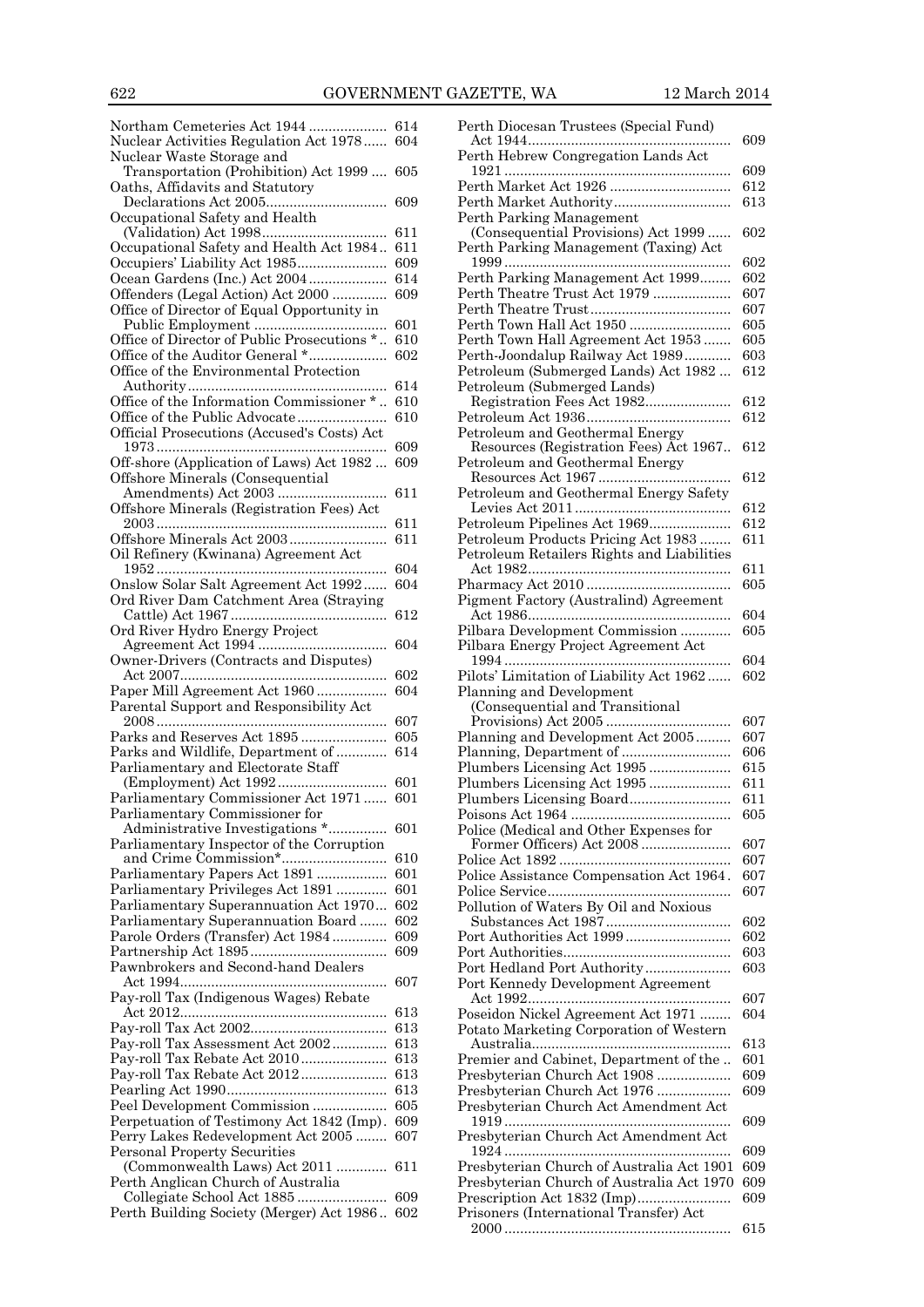| Prisoners (Interstate Transfer) Act 1983<br>Prisoners (Release for Deportation) Act | 615        |
|-------------------------------------------------------------------------------------|------------|
|                                                                                     | 609        |
| Prisoners Review Board                                                              | 610        |
|                                                                                     | 615        |
| Private Railways (Level Crossings) Act                                              |            |
|                                                                                     | 603        |
| Professional Standards Act 1997                                                     | 609        |
| Professional Standards Council                                                      | 610        |
| Prohibited Behaviour Orders Act 2010                                                | 609        |
|                                                                                     | 609        |
|                                                                                     | 605        |
|                                                                                     | 609        |
| Prostitution Amendment Act 2008<br>Protective Custody Act 2000                      | 609<br>607 |
| Public and Bank Holidays Act 1972                                                   | 611        |
| Public Education Endowment Act 1909                                                 | 606        |
| Public Interest Disclosure Act 2003                                                 | 601        |
| Public Notaries Act 1979                                                            | 609        |
| Public Order in Streets Act 1984                                                    | 607        |
|                                                                                     | 601        |
| Public Sector Management Act 1994                                                   | 601        |
| Public Sector Management Act                                                        | 601        |
| Public Transport Authority Act 2003                                                 | 603        |
| Public Transport Authority of Western                                               |            |
|                                                                                     | 603        |
| Public Trustee Act 1941                                                             | 609        |
|                                                                                     | 610        |
|                                                                                     | 613<br>613 |
| Queen Elizabeth II Medical Centre Act                                               |            |
|                                                                                     | 605        |
| Racing and Gambling Legislation                                                     |            |
| Amendment and Repeal Act 2003                                                       | 612        |
| Racing and Wagering Western Australia                                               |            |
|                                                                                     | 612        |
| Racing and Wagering Western Australia                                               |            |
|                                                                                     | 612        |
| Racing and Wagering Western Australia                                               | 612        |
|                                                                                     | 612        |
| Racing Penalties (Appeals) Act 1990<br>Racing Penalties Appeal Tribunal             | 612        |
|                                                                                     |            |
|                                                                                     | 612        |
|                                                                                     | 612        |
| Racing, Gaming and Liquor, Department                                               |            |
|                                                                                     | 612        |
| Radiation Safety Act 1975                                                           | 605<br>603 |
| Rail Freight System Act 2000                                                        | 602        |
| Railway (Bunbury to Boyanup)                                                        |            |
| Discontinuance, Revestment and                                                      |            |
|                                                                                     | 603        |
| Railway (Butler to Brighton) Act 2010                                               | 602        |
| Railway (Jandakot to Perth) Act 2002                                                | 603        |
| Railway (Narngulu to Geraldton) Act 2001                                            | 603        |
| Railway (Northern and Southern Urban                                                |            |
|                                                                                     | 603        |
| Railway (Roy Hill Infrastructure Pty Ltd)                                           | 604        |
| Railway (Tilley to Karara) Act 2010                                                 | 603        |
| Railway and Port (The Pilbara                                                       |            |
| Infrastructure Pty Ltd) Agreement Act                                               |            |
|                                                                                     | 604        |
| Railway Discontinuance Act (No. 2) 2006                                             | 603        |
| Railway Discontinuance Act 2006                                                     | 603        |
| Railway Standardisation Agreement Act                                               |            |
|                                                                                     | 603        |
|                                                                                     | 602        |
| Railways (Standard Gauge) Construction                                              | 603        |
| Rates and Charges (Rebates and                                                      |            |
| Real Estate and Business Agents Act 1978                                            | 613<br>611 |

| Real Property (Commonwealth Titles) Act                                    | 606        |
|----------------------------------------------------------------------------|------------|
| Real Property (Foreign Governments) Act                                    |            |
| Redemption of Annuities Act 1909                                           | 606        |
|                                                                            | 606<br>606 |
| Regional Development Commissions Act                                       |            |
| Regional Development Council                                               | 605<br>605 |
| Regional Development, Department of                                        | 605        |
| Regional Power Corporation                                                 | 613        |
| Registration of Deeds Act 1856                                             | 606        |
| Reserves (National Parks and                                               | 609        |
| Conservation Parks) Act 2004                                               | 614        |
| Reserves (National Parks, Conservation                                     |            |
| Parks and Other Reserves) Act 2004                                         | 614        |
| Reserves (National Parks, Conservation<br>Parks, Nature Reserves and Other |            |
|                                                                            | 614        |
|                                                                            | 606        |
| Residential Parks (Long-stay Tenants) Act                                  |            |
| Residential Tenancies Act 1987                                             | 611<br>611 |
| Restraining Orders Act 1997                                                | 609        |
| Restraint of Debtors Act 1984                                              | 609        |
| Resumption Variation (Boulder-Kambalda                                     |            |
| Retail Trading Hours Act 1987                                              | 606<br>611 |
| Retirement Villages Act 1992                                               | 611        |
| Returned Servicemen's Badges Act 1953                                      | 601        |
| Rights in Water and Irrigation Act 1914                                    | $615\,$    |
|                                                                            | 607        |
| Road Safety Council Act 2002                                               | 607<br>607 |
| Road Traffic (Administration) Act 2008                                     | 603        |
| Road Traffic (Authorisation to Drive) Act                                  |            |
| Road Traffic (Vehicle Licensing) (Taxing)                                  | 603        |
|                                                                            | 603        |
| Road Traffic (Vehicles) (Taxing) Act 2008                                  | 603        |
| Road Traffic (Vehicles) Act 2012                                           | 603        |
| Road Traffic Amendment (Dangerous                                          | 603        |
|                                                                            | 603        |
| Roman Catholic Bishop of Broome                                            |            |
|                                                                            | 609        |
| Roman Catholic Bunbury Church Property                                     | 609        |
| Roman Catholic Church Lands Act 1895                                       | 609        |
| Roman Catholic Church Lands                                                |            |
|                                                                            | 609        |
| Roman Catholic Church Lands Ordinance                                      | 609        |
| Roman Catholic Church Property Act 1911                                    | 609        |
| Roman Catholic Church Property Act                                         |            |
|                                                                            | 609        |
| Roman Catholic Church Property Acts                                        |            |
| Roman Catholic Geraldton Church                                            | 609        |
|                                                                            | 609        |
| Roman Catholic New Norcia Church                                           |            |
|                                                                            | 606        |
| Rottnest Island Authority Act 1987                                         | 607<br>607 |
| Royal Agricultural Society Act 1926                                        | 612        |
| Royal Agricultural Society Act                                             |            |
|                                                                            | 612        |
| Royal Commission (Custody of Records)                                      | 601        |
| Royal Commission (Police) Act 2002                                         | 609        |
| Royal Commission into Commercial                                           |            |
| Activities of Government Act 1992                                          | 601        |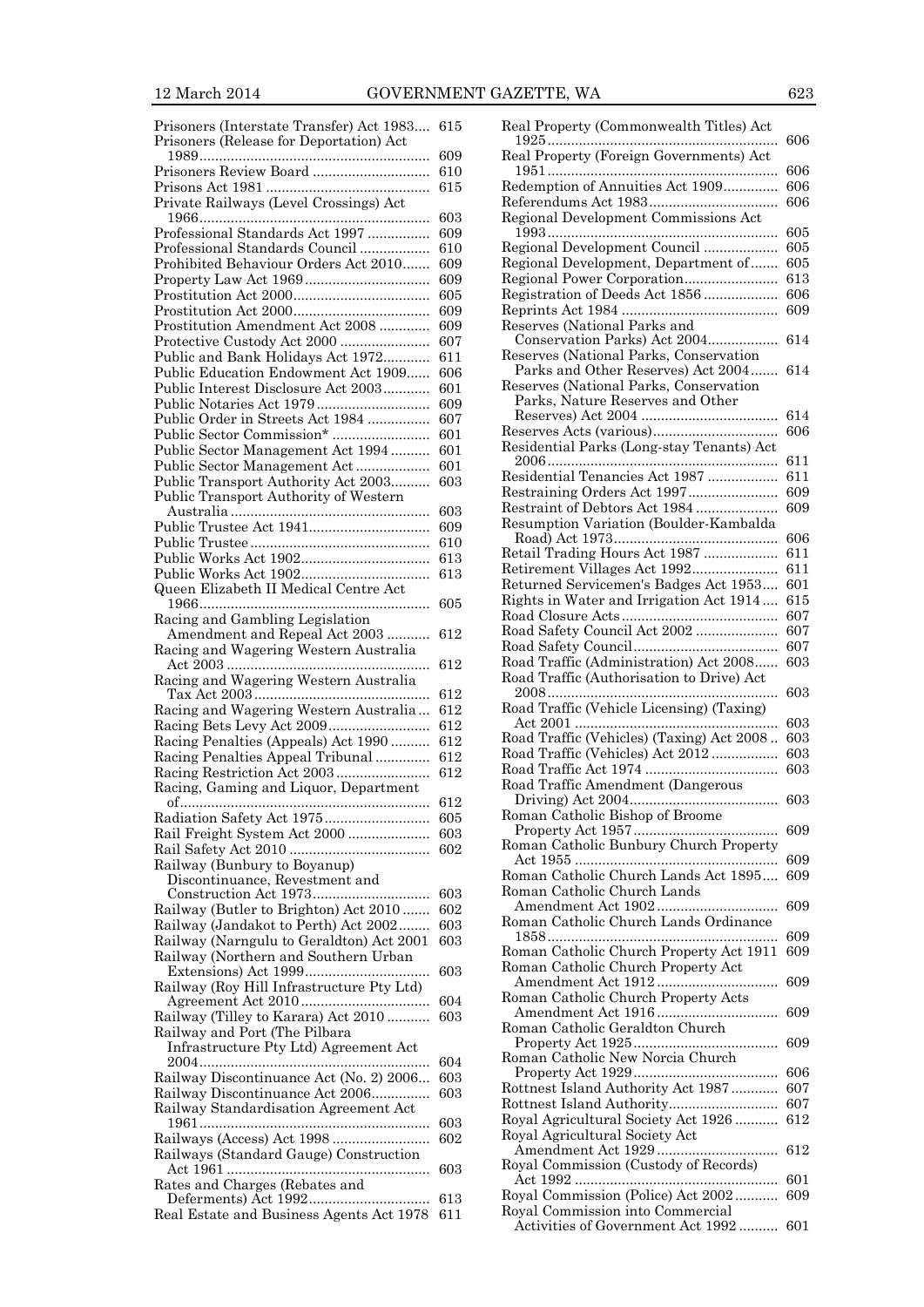| Royal Commissions Act 1968                                               | 601                |
|--------------------------------------------------------------------------|--------------------|
|                                                                          | 601                |
| Royal Style and Titles Act 1947                                          | 601<br>605         |
| Royalties for Regions Act 2009                                           | 602                |
| Rural and Remote Education Advisory                                      |                    |
|                                                                          | 606                |
| Rural Business Development Corporation                                   |                    |
| Rural Business Development Corporation                                   | 612                |
| Salaries and Allowances Act 1975                                         | $^{613}$<br>602    |
| Salaries and Allowances Tribunal                                         | 602                |
| Sale of Goods (Vienna Convention) Act                                    |                    |
|                                                                          | 611                |
|                                                                          | 611                |
|                                                                          | 606                |
| School Curriculum and Standards                                          | 614                |
|                                                                          | 606                |
| School Curriculum and Standards                                          |                    |
|                                                                          | 606                |
| School Education Act 1999                                                | 606                |
| School Education Act 1999                                                | 606                |
| Sea-Carriage Documents Act 1997                                          | 607<br>609         |
| Sea-Carriage of Goods Act 1909                                           | 603                |
| Security and Related Activities (Control)                                |                    |
|                                                                          | 607                |
| Sentence Administration (Interstate                                      |                    |
| Transfer of Community Based                                              |                    |
| Sentence Administration Act 2003                                         | $615\,$<br>$615\,$ |
| Sentence Administration Act 2003                                         | 609                |
| Sentencing (Consequential Provisions) Act                                |                    |
|                                                                          | 609                |
|                                                                          | 609                |
|                                                                          | $615\,$            |
| Sentencing Legislation Amendment and                                     | 609                |
| Service and Execution of Process                                         |                    |
| (Harbours) Ordinance 1855                                                | 609                |
| Settlement Agents Act 1981                                               | 611                |
|                                                                          | 602                |
| Shark Bay Solar Salt Industry Agreement                                  |                    |
| Shipping and Pilotage Act 1967                                           | 604<br>603         |
| Silicon (Kemerton) Agreement Act 1987                                    | 604                |
| Small Business Development Corporation                                   |                    |
|                                                                          | $^{615}$           |
| Small Business Development Corporation.                                  |                    |
|                                                                          | $^{615}$           |
| Soil and Land Conservation Act 1945                                      | $^{613}$           |
|                                                                          | 610                |
|                                                                          | 610                |
| South Fremantle Oil Installations Pipe                                   | 614                |
| South West Development Commission                                        | 605                |
| Spear-guns Control Act 1955                                              | 607                |
| Spearwood-Cockburn Cement Pty. Limited                                   |                    |
|                                                                          | 603                |
| Special Investigation (Coal Contract) Act                                |                    |
|                                                                          | 610<br>606         |
| Special Lease (Gypsum) Act 1918<br>Special Lease (Lake Clifton) Act 1916 | 606                |
| Special Lease (Stirling Estate) Act 1916                                 | 606                |
| Special Lease Enabling Act 1914                                          | 606                |
| Spencer's Brook-Northam Railway                                          |                    |
|                                                                          | 603                |
|                                                                          | 610<br>612         |
| Sport and Recreation, Department of<br>Sports Drug Testing Act 2001      | 612                |
| St. Catherine's Hall, Greenough Act 1981                                 | 614                |
| Stamp Amendment (Assessment) Act 2005                                    | 613<br>613         |

| Stamp Amendment (Budget) Act 2002                                               | 613        |
|---------------------------------------------------------------------------------|------------|
| Standard Survey Marks Act 1924                                                  | 606<br>601 |
| State Administrative Tribunal (Conferral                                        |            |
| of Jurisdiction) Amendment and Repeal                                           |            |
| State Administrative Tribunal Act 2004                                          | 610        |
| State Administrative Tribunal                                                   | 610<br>610 |
| State Bank of South Australia (Transfer of                                      |            |
| Undertaking) Act 1994                                                           | 602        |
| State Development, Department of                                                | 603        |
| State Emergency Management Committee                                            | 615        |
| State Energy Commission (Validation) Act                                        | $^{613}$   |
| State Enterprises (Commonwealth Tax                                             |            |
|                                                                                 | 602        |
| State Entities (Payments) Act 1999                                              | 602        |
|                                                                                 | 601<br>607 |
| State Records Commission                                                        | 607        |
| State Superannuation (Transitional and                                          |            |
| Consequential Provisions) Act 2000                                              | 602        |
| State Superannuation Act 2000<br>State Supply Commission Act 1991               | 602<br>613 |
| State Supply Commission                                                         | 613        |
| State Trading Concerns Act 1916                                                 | 602        |
|                                                                                 | 605        |
|                                                                                 | 602        |
| Statute of Frauds (1677) (Imp)<br>Statutory Corporations (Liability of          | 610        |
|                                                                                 | 610        |
| Stock Jobbing (Application) Act 1969                                            | $_{610}$   |
|                                                                                 | 606        |
| Street Alignment Act 1844<br>Street Collections (Regulation) Act 1940           | 606<br>611 |
|                                                                                 | 610        |
| Sunday Entertainments Act 1979                                                  | 611        |
| Superannuation and Family Benefits Act                                          |            |
|                                                                                 | 602        |
|                                                                                 | 602<br>610 |
| Supreme Court of Western Australia                                              | 610        |
|                                                                                 | 605        |
| Surveillance Devices Act 1998                                                   | 607        |
| Swan and Canning Rivers (Consequential<br>and Transitional Provisions) Act 2006 | 614        |
| Swan and Canning Rivers Management                                              |            |
|                                                                                 | 614        |
|                                                                                 | 614        |
| Swan Valley Planning Act 1995<br>Tailings Treatment (Kalgoorlie)                | 607        |
|                                                                                 | 604        |
| Tamala Park Land Transfer Act 2001                                              | 614        |
| Taxation (Staff Arrangements) Act 1969                                          | 601        |
| Taxation Administration (Consequential                                          | 613        |
| Taxation Administration Act 2003                                                | 613        |
|                                                                                 | 603        |
| Teacher Registration Act 2012                                                   | 606        |
| Telecommunications (Interception and                                            |            |
| Access) Western Australia Act 1996<br>Terrorism (Commonwealth Powers) Act       | 607        |
|                                                                                 | 601        |
| Terrorism (Extraordinary Powers) Act                                            |            |
|                                                                                 | 607        |
| Terrorism (Preventative Detention) Act                                          | 607        |
| Texas Company (Australasia) Limited                                             |            |
|                                                                                 | 604        |
| The Bank of Adelaide (Merger) Act 1980                                          | 602        |
| The Commercial Bank of Australia<br>Limited (Merger) Act 1982                   | 602        |
|                                                                                 |            |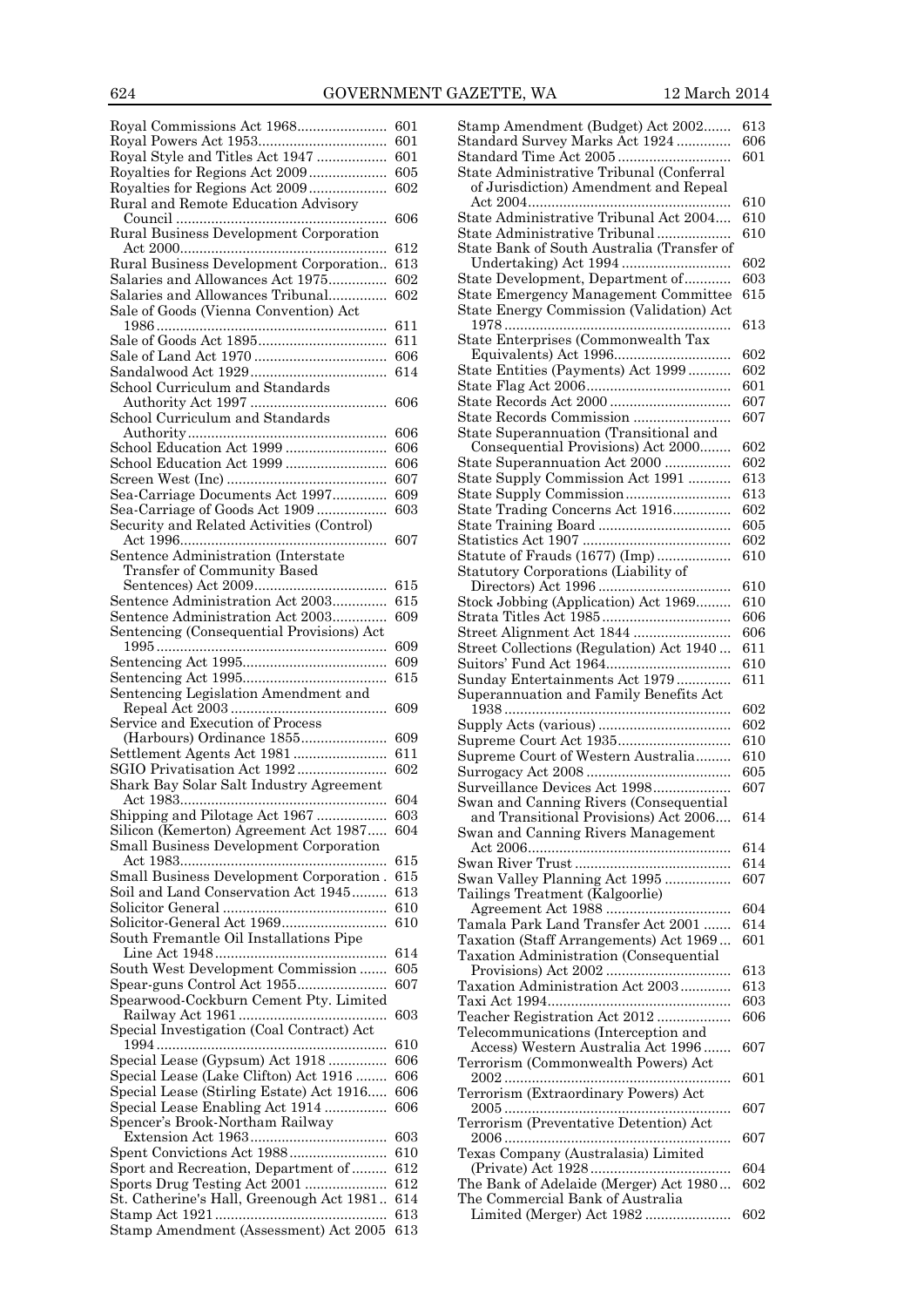| The Commercial Banking Company of            |     |
|----------------------------------------------|-----|
| Sydney Limited (Merger) Act 1982             | 602 |
| The Commonwealth Oil Refineries,             |     |
|                                              | 604 |
| Limited (Private), Act 1940                  |     |
| The Queen Elizabeth II Medical Centre        |     |
| .                                            | 605 |
| The Salvation Army (Western Australia)       |     |
|                                              | 610 |
| The University of Western Australia          | 606 |
| The Western Australian Turf Club Act         |     |
|                                              |     |
| 1892                                         | 612 |
| Titles (Validation) and Native Title (Effect |     |
|                                              | 610 |
| Tobacco Products Control Act 2006            | 605 |
| Toodyay Cemeteries Act 1939                  | 614 |
| Town Allotments (Boundaries) Act 1844        | 606 |
|                                              |     |
| Town Boundary Marks Ordinance 1853           | 606 |
| Town of Claremont (Exchange of Land)         |     |
|                                              | 606 |
| Training Accreditation Council               | 605 |
| Training and Workforce Development,          |     |
|                                              | 605 |
|                                              |     |
| Trans-Continental Railway Act 1911           | 603 |
| Transfer and Use of Funds (Shires of         |     |
| Harvey and Waroona) Act 1991                 | 614 |
| Transfer of Incorporation (HBF and HIF)      |     |
|                                              | 611 |
| Transfer of Land Act 1893                    | 606 |
|                                              | 603 |
| Transport Co-ordination Act 1966             |     |
|                                              | 602 |
| Trans-Tasman Mutual Recognition              |     |
| (Western Australia) Act 2007                 | 601 |
|                                              | 611 |
| Treasurer's Advance Authorisation Acts       |     |
|                                              |     |
|                                              | 602 |
|                                              |     |
| Treasury, Department of                      | 602 |
| Tree Plantation Agreements Act 2003          | 613 |
|                                              |     |
| Trustee Companies Act 1987                   | 610 |
|                                              | 610 |
| Trustees of the Public Education             |     |
|                                              | 606 |
| Trustees of Western Australia Limited        |     |
| (Transfer of Business) Act 2003              | 610 |
|                                              | 610 |
| Unauthorised Documents Act 1961              |     |
| Unclaimed Money (Superannuation and          |     |
| RSA Providers) Act 2003                      | 602 |
| Unclaimed Money Act 1990                     | 602 |
| Uniting Church in Australia Act 1976         | 610 |
|                                              | 606 |
| University Building Act 1938                 |     |
| University Buildings Act 1930                | 606 |
| University Buildings Act 1952                | 606 |
| University Colleges Act 1926                 | 606 |
| University Medical School, Teaching          |     |
|                                              | 605 |
|                                              |     |
| University of Notre Dame Australia Act       | 606 |
|                                              |     |
| University of Western Australia Act 1911     | 606 |
| University of Western Australia Act 1911     | 606 |
| Uranium (Yeelirrie) Agreement Act 1978       | 604 |
| Valuation of Land Act 1978                   | 606 |
|                                              |     |
| Veterinary Chemical Control and Animal       |     |
|                                              | 613 |
| Veterinary Surgeons Act 1960                 | 613 |
| Vexatious Proceedings Restriction Act        |     |
|                                              | 610 |
|                                              | 610 |
|                                              |     |
| Vocational Education and Training Act        | 605 |
|                                              |     |
| Volunteers and Food and Other Donors         |     |
| (Protection from Liability) Act 2002         | 614 |
| WADC and WA Exim Corporation Repeal          | 602 |

| War Service Land Settlement Scheme Act    |            |
|-------------------------------------------|------------|
|                                           | 606        |
| Warehousemen's Liens Act 1952             | 610        |
| Warrants for Goods Indorsement Act 1898   | 610        |
|                                           | 614        |
| Waste Avoidance and Resource Recovery     |            |
|                                           | 614        |
| Waste Avoidance and Resource Recovery     | 614        |
| Water Agencies (Powers) Act 1984          | 615        |
| Water Agencies Restructure (Transitional  |            |
| and Consequential Provisions) Act 1995.   | 615        |
|                                           | 615        |
| Water Corporations Act 1995               | 615        |
| Water Efficiency Labelling and Standards  |            |
|                                           | 615        |
| Water Resources Council                   | $615\,$    |
| Water Resources Legislation Amendment     |            |
|                                           | 615        |
|                                           | 615        |
|                                           | 615        |
| Waterfront Workers (Compensation for      |            |
| Asbestos Related Diseases) Act 1986       | 611<br>615 |
| Waterways Conservation Act 1976           | 607        |
| West Australian Trustees Limited          |            |
|                                           | 610        |
| West Kalgoorlie-Lake Lefroy Railway Act   |            |
|                                           | 603        |
| West Kambalda Railway Act 1972            | 603        |
| Western Australia Day (Renaming) Act      |            |
|                                           | 601        |
| Western Australian Academy of             |            |
| .                                         | 605        |
| Western Australian Aged Sailors, Soldiers |            |
| and Airmen's Relief Fund Act 1932         | 611        |
| Western Australian Alcohol and Drug       | 607        |
| Western Australian Building Management    |            |
|                                           | 613        |
| Western Australian Centre for Pathology   |            |
| and Medical Research                      | 605        |
| Western Australian Coastal Shipping       |            |
|                                           | 603        |
| Western Australian Coastal Shipping       |            |
|                                           | 603        |
| Western Australian College of Teaching    |            |
| Western Australian College of Teaching    | 606<br>606 |
| Western Australian Electoral Commission   | 606        |
| Western Australian Energy Disputes        |            |
|                                           | $^{613}$   |
| Western Australian Future Fund Act 2012   | 602        |
| Western Australian Greyhound Racing       |            |
|                                           | 612        |
| Western Australian Greyhound Racing       |            |
|                                           | 612        |
| Western Australian Health Promotion       |            |
|                                           | 605        |
| Western Australian Industrial Relations   |            |
| Commission, Department of the             | 611        |
| Western Australian Land Authority Act     |            |
|                                           | 606        |
| Western Australian Land Authority         | 606        |
| Western Australian Land Information       |            |
|                                           | 606        |
| Western Australian Local Government       |            |
|                                           | 614        |
| Western Australian Marine (Sea            |            |
| Western Australian Marine Act 1982        | 603        |
|                                           | 603        |